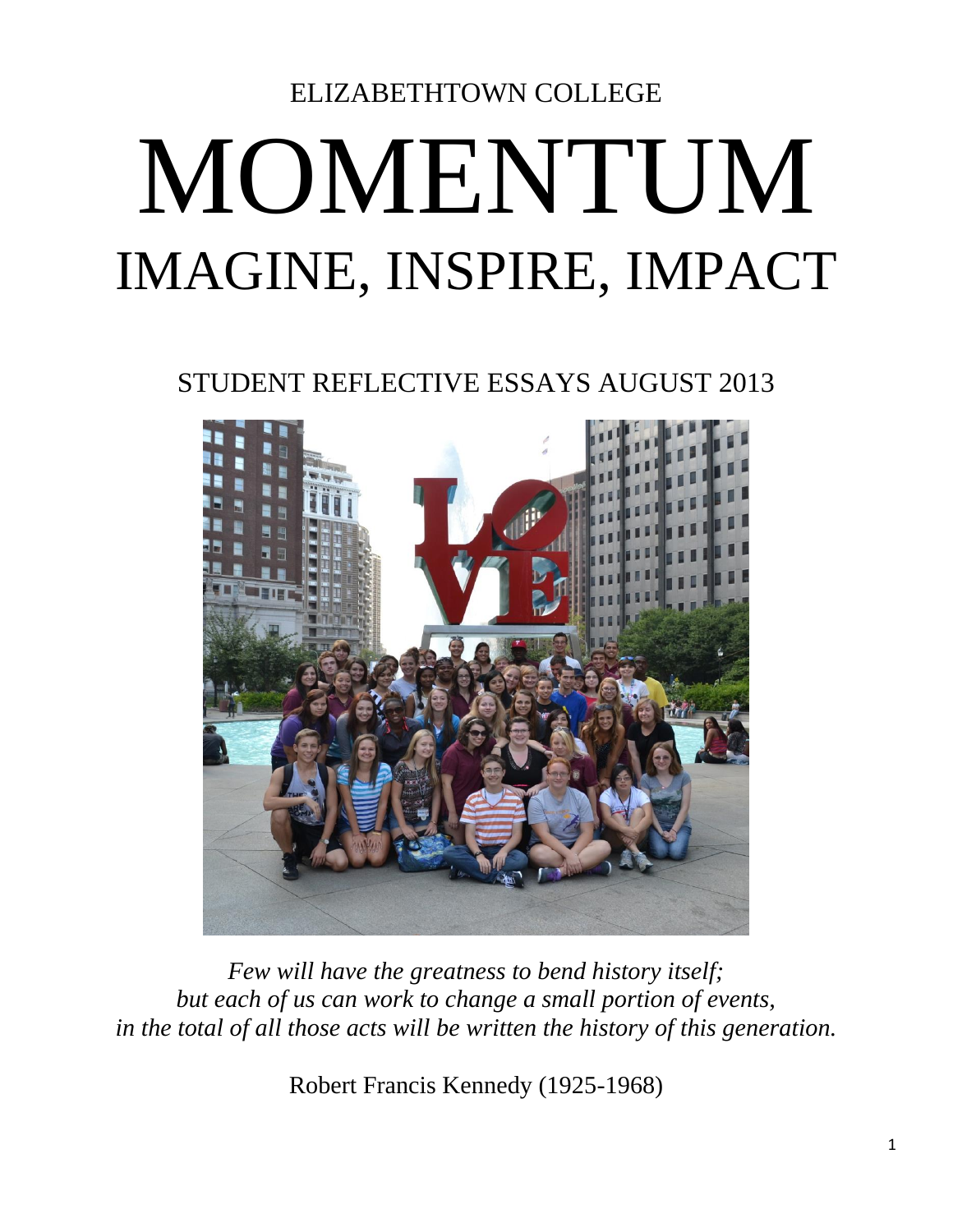#### *Gaining Momentum*

Sitting in class freshman year our minds were tuned to function on a setting which would "prepare us for college," but how do you actually prepare for something you have only read or heard about? There is no comparison to moving into a new setting; leaving everything you worked so hard over the course of twelve years to build such as relationships and routines just to start anew. It is especially hard to imagine such a place when you are one named a first generation college student. In this case, who do you go to for all the rigorous preparations needed just to be eligible to gain admittance? It is imperative to have mentors who can help guide you through the never-ending sea of paperwork, financials, and just the basic transformation of entering the next phase of your life. So in these hard-hitting situations, where does someone such as me turn? I felt absolutely lost and overwhelmed in the beginning; like I was entering the dark depths of the unknown. When it felt like I was stranded and left to fight this battle alone, my shining light came through; my new mentors and family, Momentum.

It is hard to imagine going back to that place of fear, but also in that place it was impossible to imagine that all my life's tribulations would lead me to where I am now. Imagination is a powerful thing, and it is intriguing in many ways. It is the fundamental core to all new creations. Momentum is all about finding yourself in a new light which students from our diverse backgrounds needed guidance to see. It is a word which sparks creativity, and shines new light on so many unexplored opportunities. It is through this idea we enrich our lives in various ways all leading to one thing, personal achievement. Having the opportunity to execute a life I myself have imagined for years is an incredible feeling. Momentum is the biggest milestone in my life thus far, in fact, I cannot believe the outstanding impact it has had.

Momentum has had a positive impact on my life. It has improved my self-confidence overall. This program has prepared me to take on the rigorous path that lies ahead with no fear. What this program has also helped with is peace of mind for my family. I am the first-generation college student, just as are many others in this program are, and they were weary of the unknown just as I was. Now Momentum has impacted my life so much, the next question I am faced with is how can I impact others? Through the program I learned how basic civility to others in our community and communities all over the world can make a positive impact which travels further than we can even imagine.

So what does this mean now? I can execute the life I have only imagined, and that can ultimately impact my decision making for the rest of my life, but what do I do with that to inspire others to reach for the same goals? If I have learned anything from this program it is how inspiration is a powerful tool, and it lies in every aspect of life. It lies within the artwork we create, within the architecture of every building which surrounds us, it is in our words and in our stories. It is no surprise how everyone has a passion which inspires them to help others or themselves. I can pride myself on the fact that because of Momentum, I am inspired to change someone's life for the better. Not only do I aspire to do so, I have the resources and knowledge to execute it because of this program. We have all heard the quote that states how life is not about the destination, but it is the journey which leads to it. Well, this journey is going to be one amazing and hectic rollercoaster that will probably leave me confused and exhausted. In all honesty though, I am thankful to have the opportunity to spend it with my peers and mentors from Momentum.

Jordan Kulp; Jim Thorpe, Pennsylvania

#### *Imagine, Inspire, and Impact*

When I pulled up to the campus of Elizabethtown College for my first day of the Momentum program I did not know what to expect. Would there be hordes of people cheering and yelling? Would I make new friends or be a loner for the next four years? What would people think of me? Would I be able to survive and thrive without my family? All of these questions and then some ran through my head at that moment. I must say I was surprised when I met the greeter's that morning; as there was no judgment in their eyes only kindness.

As the day's festivities came to an end and it was time to say good-bye to the only family I had known for the last 17 years. I never imagined I would not cry, but I did imagine how my mom would and she did not disappoint. However, it was her tears and the influential words from my father and grandmother which have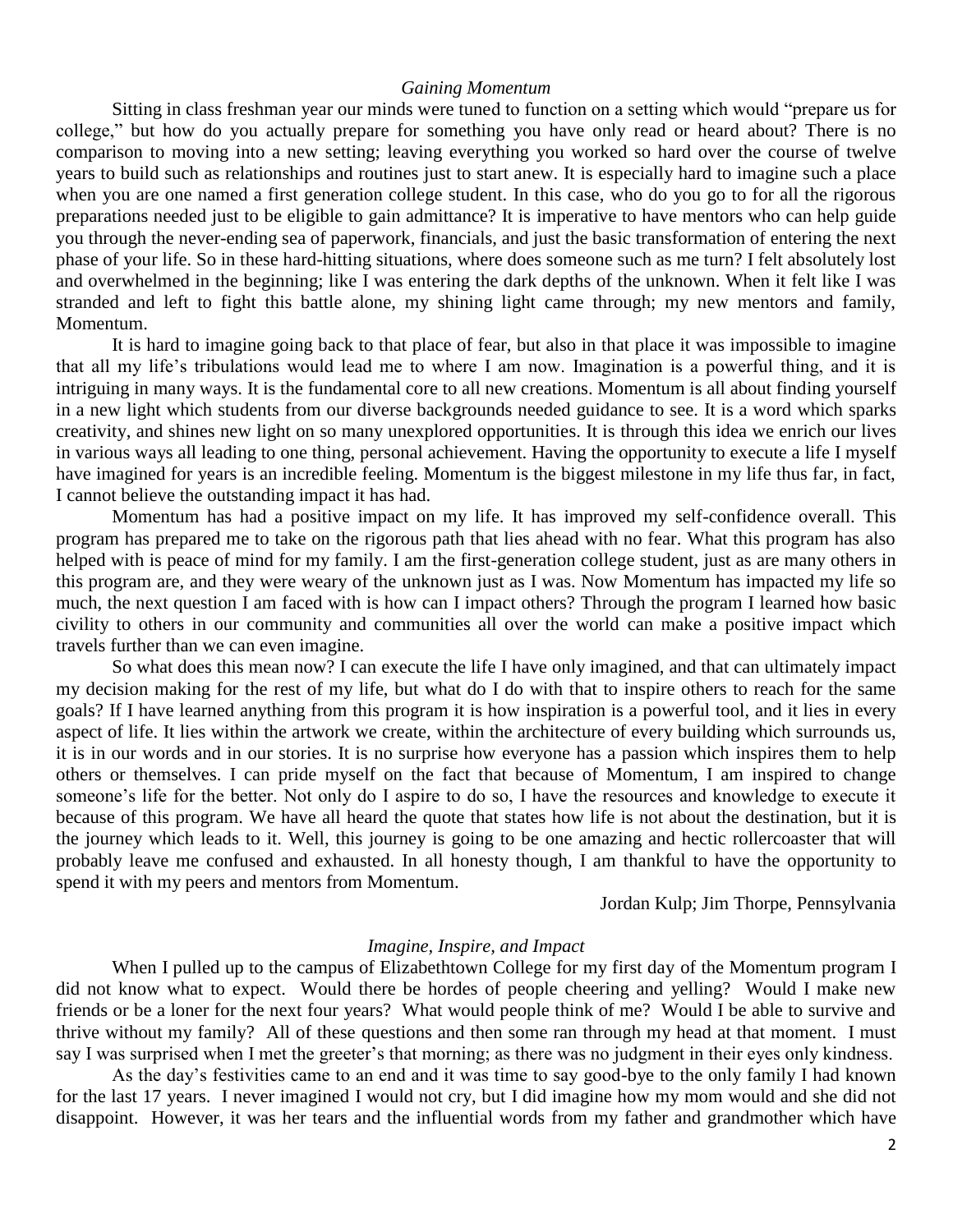motivated me to give 110 percent of myself while I am in the Momentum Program and college. Over the last week I have been encouraged by my family in Harrisburg and my new family at Elizabethtown. It may have just been a kind word or a phone call to say hello, but whatever the form it has helped to lift up my spirit. In addition, I have often stopped to think to myself how I would never have imagined being here at Elizabethtown College; but now that I am here what else can I dream about? I needed inspiration and the faculty, Kinesis members, and my friends helped to do this in more than one way.

As I have toured the campus, town, Philadelphia, and Mount Gretna I have been inspired left and right. The beautiful history and design of the campus and town have inspired me to help contribute to its legacy and make a difference while I am living here. While touring Philadelphia with Professor Benowitz his enthusiasm and knowledge of the city's history have inspired me to continue on with my original idea of taking History as a minor. The walk to Mount Gretna with my walking partner inspired me to slow down, and pay attention to the beauty in nature and what my partner shared with me.

In addition, I really like to look for stars at night because they are my own personal form of inspiration and growing up in the city of Harrisburg did not grant me with a great opportunity to see all of the stars in the sky. However, I noticed here I can actually see more stars in the sky at Elizabethtown than I could ever see at home, and being able to look at those beautiful stars motivates me to do my best here so I may be able to remain on campus and continue to watch them. Finally the Kinesis members have been a continuous source of inspiration to me. They take care of us and they are all very friendly; to the point if they were not the type of caring people that they are Momentum would not be as fun. They have inspired me to achieve everything and to try and experience all that Elizabethtown has to offer me.

I believe after my time in the Momentum program I will be able to leave an impact on future first year students just as my Kinesis members have impacted me. By going out of my way for others, always sharing a smile, and just being friendly in general. When I think of making an impact I think of a domino effect; if you impact one person they will be inspired to make an impact on someone else's life and the cycle would continue on. After thinking about it an impact which I would love to make would be helping families which are starting to or have broken apart. Every family should stay together, and I anticipate the day when I will be able to guide those families to a better understanding of each other. I am grateful to Elizabethtown College and the Momentum program for all it has given and taught me, and for all of the opportunities to be inspired, impacted, and imagine.

Ariel Davis-Robinson; Harrisburg, Pennsylvania

#### *My Journey With Momentum*

The past ten days have been an incredible journey full of opportunities to meet new people and think about the future. Momentum is honestly the best program I have ever been involved with. I am honored to call everyone in Momentum and Kinesis my family, especially because they threw me an awesome surprise birthday party.

Then came all of the sessions and seminars we had with many of the faculty members. I loved listening to the professors explain what their departments have to offer; they really inspired me to branch out from my major and consider all of the possibilities for fun and interesting courses. Although, I know now I will never stray from a career in veterinary medicine. So, how can I be so sure?

Well, when we had to answer the *Proust Questionnaire*, I forced myself to dig deep to think about who I truly am and what I want to do with my life. As I imagined my future I also learned to compare my fantasy with reality and reflect on my gut feelings, which I am finding to be crucial in order to make wise decisions.

In the movie *Invictus,* Morgan Freeman quotes the poem of the same title by William Ernest Henley, "I am the master of my fate; I am the captain of my soul." I believe this bold statement to be true especially from what I have learned while being in Momentum. By questioning myself and my motives on why I want to become a veterinarian, I only strengthened my decision for my fate. So, by taking charge of my life, I will make my dream come true.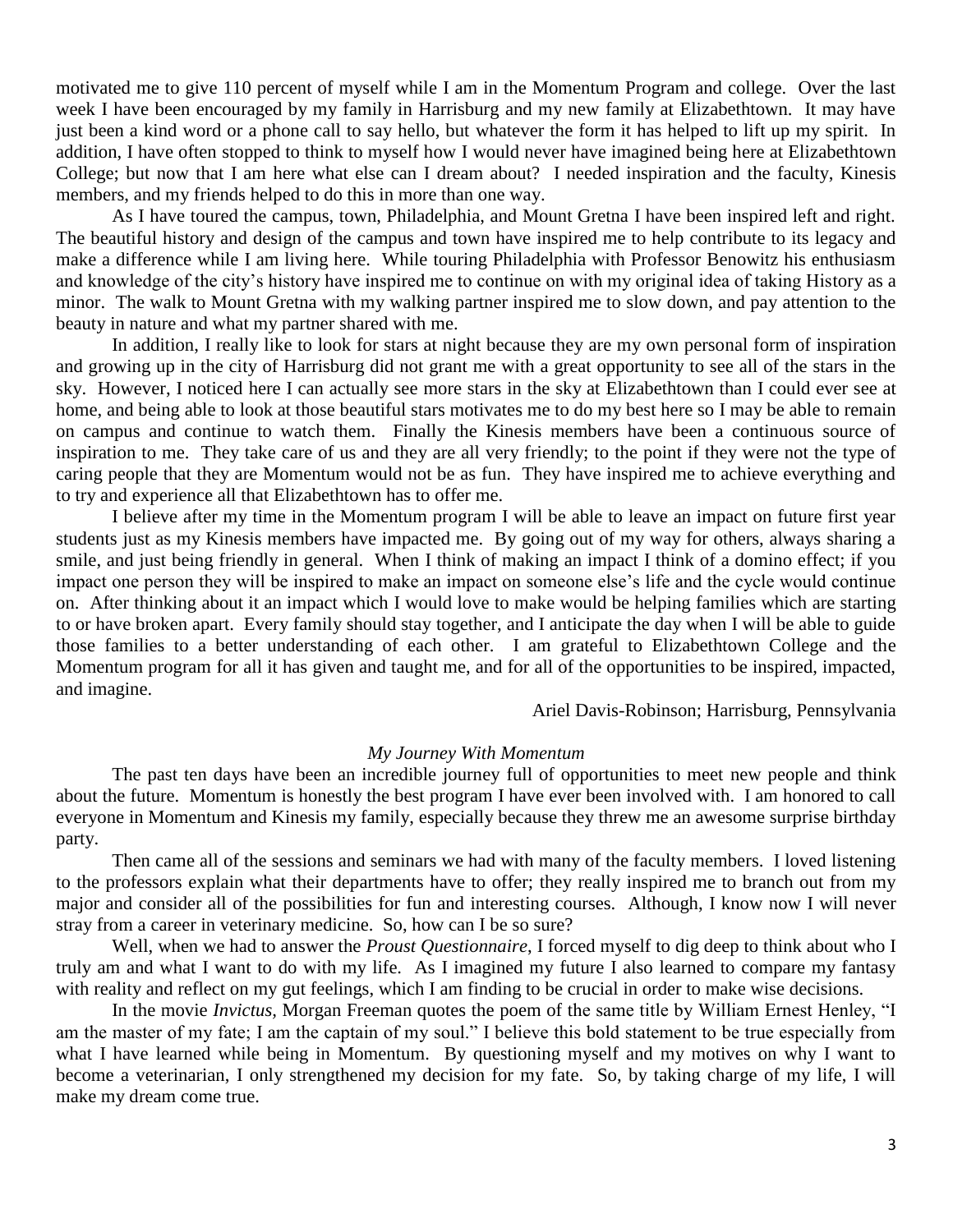I know that as I become a large animal veterinarian, I will greatly impact many lives. I will have the ability to save lives and teach others how to take care of animals. I can and will make a difference in this world during and after college. By trying to do my best and working hard, I have the capability to change lives and impact the future as all of the incredible people in our nation's history as we learned when touring Philadelphia. Momentum has changed my life for the better, and I will continue to be inspired to use my imagination so I will never give up.

Emily Lawrence; Marathon, New York

# *Momentum*

Before coming to Elizabethtown for the Momentum program, it was hard for me to imagine what college would really be like. I was unable to see myself living miles away in a different state, taking much harder college courses, and being able to survive. Also, the idea of leaving my summer ten days early did not seem very appealing. However, once I arrived, I realized things were not as scary as I thought they would be, and I started imagining Elizabethtown College as my home. I could start imagining how I would spend the next four years of my life figuring out who I am and what I want to do.

The seminars we attended, the history filled field trips through Philadelphia and Mount Gretna we explored, and the enthusiastic professors we came in contact with, were the inspiration I needed to realize some of the courses I may be interested in taking. The passion and enthusiasm they showed when discussing their personal line of study inspired me to really think about what I want to do in life, and who I want to be. Do I want to be the inspiration in someone's life? Do I want to be someone's hero? Of course. So many people can touch the lives of others just by a simple smile or hello. This was one of the greater impacts on me during my time in Momentum. I have never been a very outgoing person, but Momentum had me go out of my comfort zone.

Terrified, sad, and anxious were just a few of the emotions I was feeling before entering Momentum. I had no idea what people were going to be like. However, my first day, I had multiple students, in the same position as me, coming up to me and saying "hello, how are you?" Although they may not have realized it, they had an impact on my life. Their simple kind words made me feel welcome. I want to be the kind of person to impact the lives of others just like the professors and other Momentum students have impacted me. Although at this point in my life I am still uncertain of who I am, who I will become, and what I will do, I know I want to have a positive impact on others. I want to inspire them to be themselves. I believe these past ten days of Momentum have helped me become a more outgoing, independent person who is ready take on college. I feel positive I will be able to take these ten days, and the knowledge and skills I will learn the next four years to have an impact of society.

Abbie Erickson; Port Deposit, Maryland

# *The Results of Momentum*

The anticipation of college lingered through my thoughts persistently as the first day quickly approached. With Momentum I really did not know what to expect. Going to college a week early seemed like a great opportunity but to be quiet frank I was a little nervous. Though quickly I knew I made the right decision because immediately I was warmly greeted and my adventure had begun. Momentum has definitely taught me so much in the last few days. Having said this; three important points have become especially evident to me and they are imagination, inspiration and impact. To start imagination is key when speculating the life ahead of you. When I explored the campus with a member of Kinesis there was something electrifying about the area and it allowed me to contemplate the possibilities my future could hold. Upon acclimating to this new environment, these already established students welcomed me to their family. This courteousness was such a blessing and any worries I had before coming had quickly vanished. Also our trip to Mount Gretna really opened my eyes to a new realm of imagination I have never dared to cross into. The various artists displaying their mediums made me imagine whatever I choose to do with my life I must be passionate about it. These confident artists took charge of their lives and followed their passion. Pondering this thought I imagined myself not only established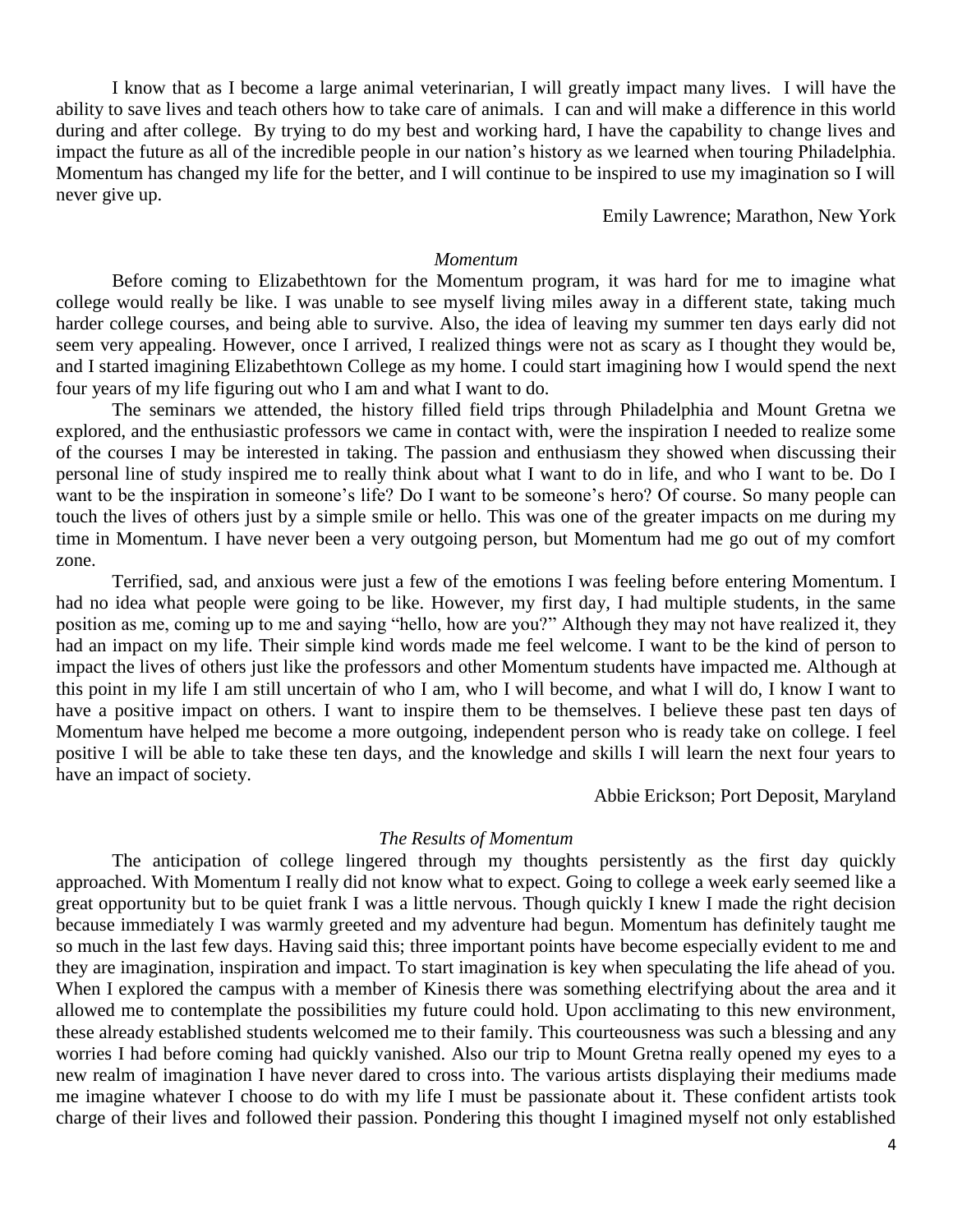but satisfied and happy with my career. As we were told one morning in the Brinser Lecture Room "imagination causes happiness." I found this could not be any truer because when you feed your imagination, you can clearly see what you want to do with your life. Imagination is definitely a vivid aspect of my college experience thus far.

In addition to imagination, inspiration is yet another important point I found to be especially evident in my Momentum experience. To start a very obvious inspiration I have encountered is the traits the Kinesis leaders possess. Not only was their focus inspiring to me but their compassion has shone bright during every time I have hung out with them. They truly cared about every one of us and this is definitely a quality which I strive to possess. In addition, the presentations I experienced with the faculty of Elizabethtown College inspired me to dig deeper into areas of interest I never would have thought to look into otherwise. Professor Kopko discussed with us a program he was very passionate about called mock trial. I heard of this activity is high school but seeing his enthusiasm made me have an entirely new view on this opportunity. After this session I was seriously contemplating adding mock trail to my schedule. The combinations of various academic disciplines inspired me to expand my major into other aspects of study I never thought could relate. During my trip to Philadelphia I got the opportunity to explore the lives of important men and woman who made an impact in their own significant ways in our history. After seeing what these greats have accomplished it in turn inspired me to impact not only my life but others in a significant way. Reverend Sadd's meditations really made me inspired to look at the little things in life. When walking the campus I have found looking at nature attentively is very relaxing. Also the building designs around campus such as the High Library contained many elements of older and extravagant designs inspiring me to reference already established great works to improve what I develop in the future. Also, these beautiful buildings on campus were a great change in my academic environment. The talk Professor Benowitz gave us on doing what we really want to do with our life and not what other want of us really inspired me. It made me analyze my decision in an unbiased view and really think of myself. These inspirations truly impacted me to develop a new outlook on my previous decisions and encouraged me to look bravely into the future with a fresh set of eyes.

Just as evident as imagination and inspiration, the last trait influencing me from Momentum was impact. Now I have gone through the Momentum program it has truly impacted me with the confidence to go through college. Another way it has affected me was the communication skills I have developed. Many opportunities were provided such as sitting with new people or taking engaging hikes with someone in Mount Gretna. Although initially I was hesitant entering the program I made so many new friends. I am excited to work hard in my classes and seize every opportunity I can get with real world learning experiences. Another way I have been impacted is how I am currently going through my favorite choices on where to study abroad. I never thought of taking a chance like this but Momentum made me more enthused than ever. Another way I want to impact myself and others is to become a leader in the school. Possibly as a Kinesis or whatever my interests take me to. Now I want to fully embrace my upcoming classes in order to find out if I have made the right decision in the direction I am going with my major. Yet another impact I have encountered was the lessons from Associate Dean of Students, Stephanie Rankin. The warming speeches and engaging activities she provided really left an impact on me to not only talk with people but truly engage and have deeper and more meaningful conversations. Throughout my experience in Momentum I have truly contemplated who I am. During the program I learned so many new things about myself which will be very applicable in my college experience. Momentum left me with a true sense of imagination, inspiration and impact.

Dakota Findley; Quarryville, Pennsylvania

#### *Momentum*

Imagine. As a little kid, you look up to the people around you. You imagine yourself all grown up and doing the jobs they do. Saving someone's life, being a teacher, or maybe going to the moon. As a little kid, you dream. Over the years, you grow up, things change, but you continue to dream and imagine what your life will be like in a few years. As a little girl, I imagined myself at this school. Walking the halls and watching my dad coach at the courts, I imagined living here and calling it my "home." Now I really am a part of this school. I do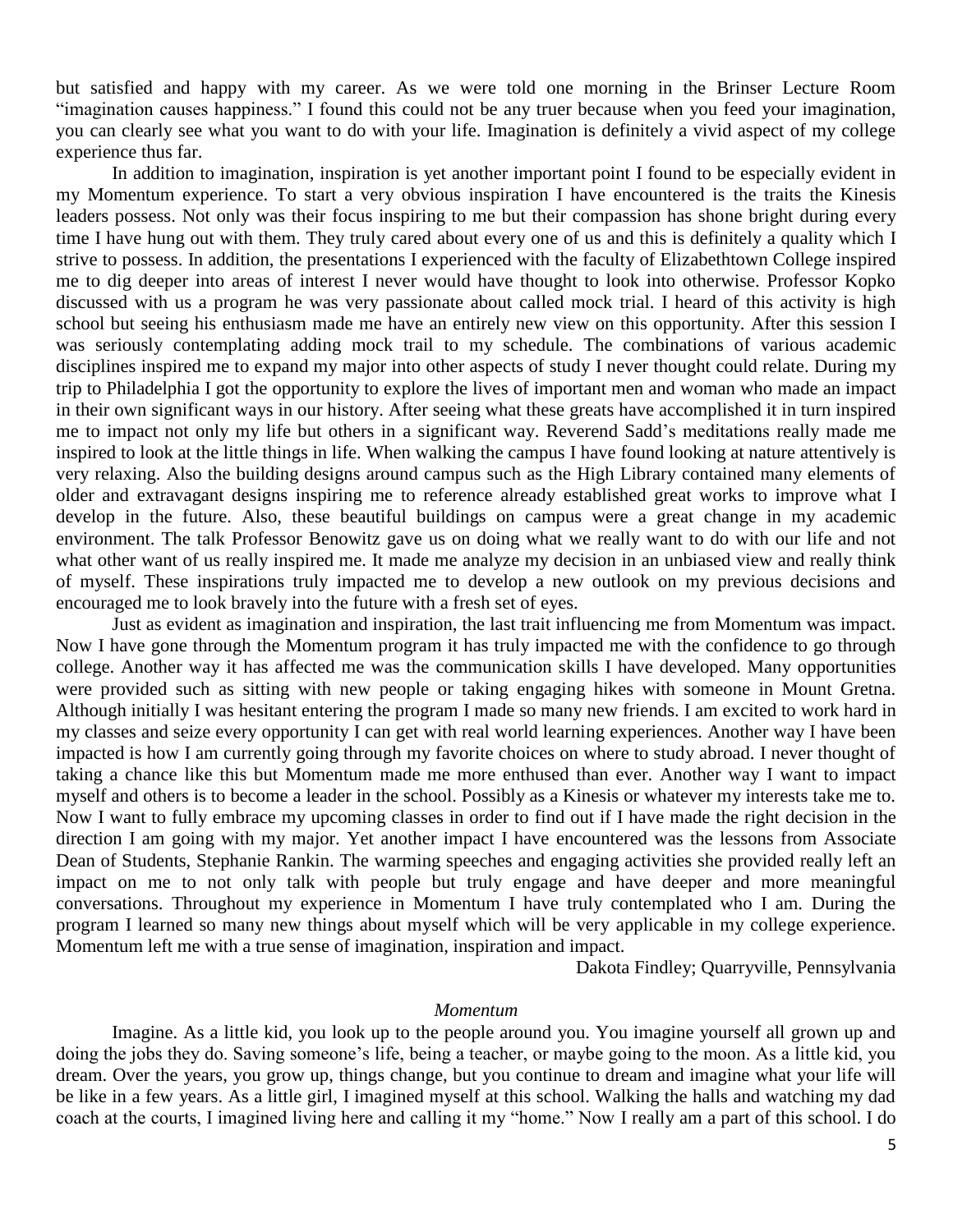not have to imagine being here anymore because I now walk the campus every single day. One dream has been accomplished, so now I need another. The next area in my life to imagine are the years when I am here and also the years after I graduate. Being a part of Momentum has helped me to dream and to wonder about what is to come and I have never been more excited.

Inspire. Every day, I meet someone new. It may be a new friend, or another professor, but every single one of them, has something different to offer. Different wisdom, different encouragement, different input. Every single one of them has their own inspirations. In some small and some big ways, they all inspire me. I have been inspired to broaden my studies here at Etown, to study abroad, to become a peer mentor, and to take interesting classes outside of my major. I have been inspired to look at things differently; to not just see the building, but the architecture.

Impact. In just 8 days, my life has changed. I am not far from home, but I have never been by myself before. My life is being impacted. These 8 days made me realize I am ready, ready for anything. I have already overcome so many fears, and I am proud of myself. The Momentum program held my hand these past 8 days, but now classes are about to start, I will need to go on my own. I am learning more and more about myself and this is because of the impact everyone has had on me. Now it is time to take off and fly.

Taylor Helsel; Marietta, Pennsylvania

# *What Momentum Is To Me*

At the beginning of August, I received my roommate assignment. As I was talking to her, I asked her a simple question: "Are you in the Momentum Program?" She asked me what the program is, and I told her it was something where I got to go to campus ten days early and attend lectures. At the time, I believed this to be true. Now, at the end of Momentum, I realized that the program is so much more.

Momentum is not just about getting to campus early or listening to some professors' talk. To me, Momentum is about the people I have met. At this program, I have met life-long friends of extremely diverse backgrounds. I have traveled to Philadelphia and Mount Gretna, where I experienced the places in an entirely new way. I was exposed to new ways of thinking and I learned more about the history of America than I ever had sitting in a boring classroom. The academic sessions I attended taught by faulty members really expanded my horizon. Before I attended the session on Engineering and Religion, I never thought of taking a class in religion. After the session, I am seriously considering taking a religion class. This experience was more than I ever could have hoped for when I came to campus August 13.

Another important thing that I learned about was myself. During the program, I gained self-confidence in myself. In high school, I felt like a ghost; I had no purpose, and I questioned why I existed. I figured that I would drift through life feeling alone and isolated. Momentum changed all of that. I now feel like I am here for a reason; I will impact someone, somewhere. I may not know that I have inspired a person, but I will be able to die knowing that I made a difference. All of the impacting that I will do comes from the impact Momentum had on me, and I have now been inspired to do something. I am determined to make my mark on the world. Finally, I feel like I am able to start my life as a strong and independent young woman with a purpose.

Momentum is a one-of-a-kind program that has changed more than forty young people's lives in just a short ten days. Many people do not understand how I, as well as the other students, have been changed by the program. Momentum is a catalyst for change; the students in Momentum will be Elizabethtown College's next leaders and influential elements for change. So now, looking back, I would tell my roommate that Momentum is the program that irrevocably changed my life.

Kayla Robinson; Abbottstown, Pennsylvania

#### *Continuing Energy*

There are doors which can be seen as one stands in the middle of a circular room, lined with passage ways. Lights shine on those doors and they are unlocked. Some have been opened while others have been left untouched; however, there are some doors which have not been seen or opened. This is a result of a missing bulb to shed light or a missing key to open up to the opportunities. Continuing with this metaphor, Momentum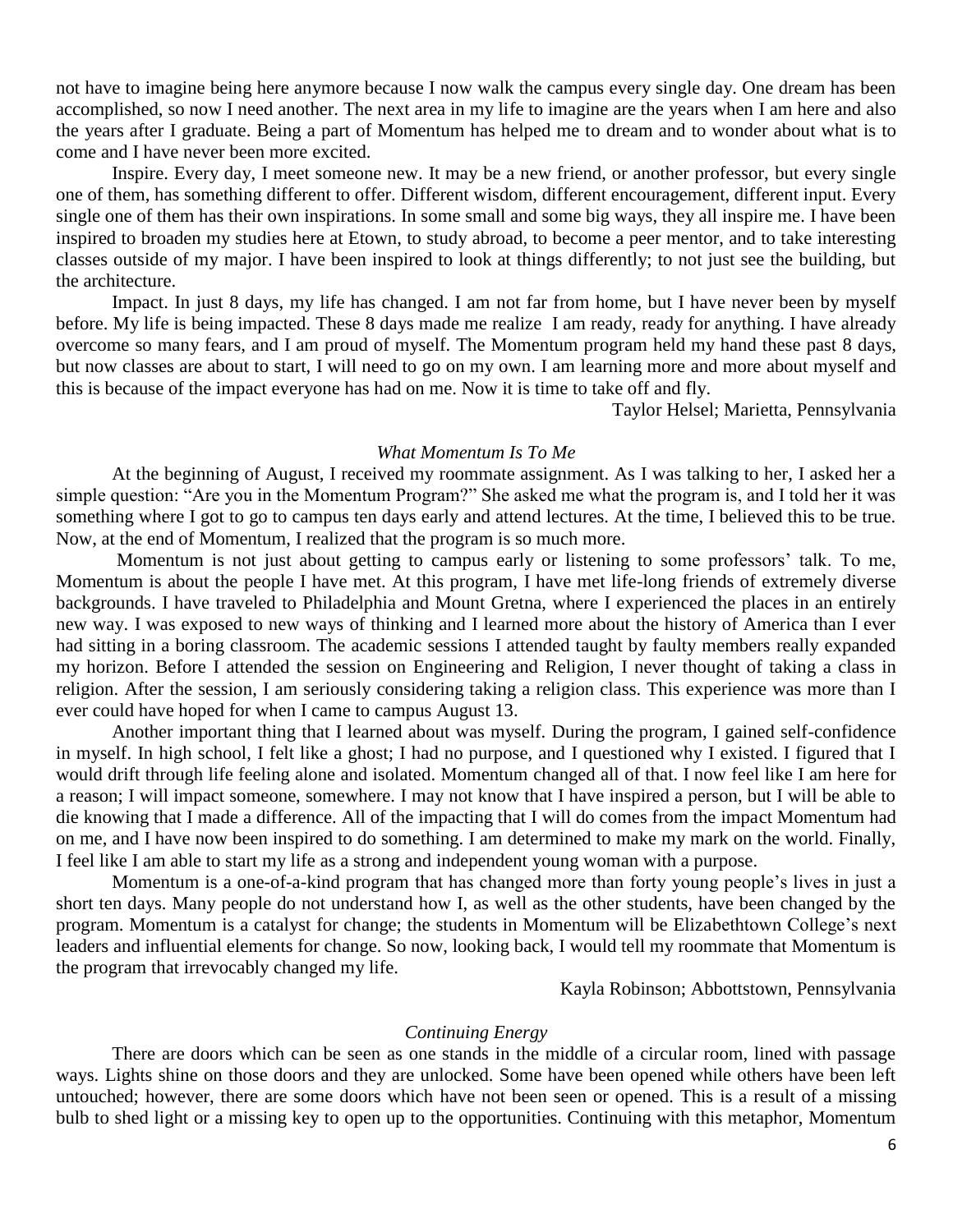has sparked the electrical current and unlocked the doors to different perspectives. Throughout the week we have been attending seminars about various subjects ranging from religion to math and English to anthropology. After the discovery of these doors, I was eager to explore what was behind them and will hopefully be incorporating them into my academic years.

Even with the subjects I do not wish to pursue, I saw the passion of the professor, and this interested me. The activities they created and we participated in showcased a brilliant display of critical thinking. Never before would I have imagined how two seemingly opposite studies could be tied together. It ignited my thoughts for possibly linking various studies to my intended major. With this communicable diversity I believe I will have a better understanding for future material.

Our trips to Philadelphia and Mount Gretna helped to enlighten me as well. While walking through the city, we were informed of the choice of architecture comprising much of the city's buildings. Around almost every corner there would be an audible claim like, "diversity!" or "democracy!" We were then reminded of the connections it has back to our campus and its choice of architecture. Following our walk was a visit to two art museums: one modern and one traditional. Using the paintings as a medium, stories were told of the history of America and the ideas on which it was founded. Like most of our trip, many secrets of American history were told and what we had thought was fact was debunked. The next day, Sunday, gave us our trip to Mount Gretna. Attending another art-related function, we ventured into the aisles of creativity and expenditure. Although I was never one to stare at art, my appreciation for the trade and talent was enhanced tenfold by being surrounded by it.

What was supposed to come from these experiences was to find what would be our impact. What I found from these experiences was my promise to not make an impact. One does not seem like enough. For allthere is in the world, I would be doing a disservice if I were to only choose one option from looking through so many doors. As I continue with my college years, I want to be able to help our community. As I continue through life after undergraduate school, I want to help a larger community; and when I fulfill my devotion to obtaining a job, I want to help as much as I can with any community – never forgetting where the journey started. My impact will be about healing and mending – not only those of broken bones but also of broken hearts. I will improve the lives of others in any way I can. A single drop of imagination, inspired by a college whose challenge is to impact the world. I will accept said challenge, and we will succeed.

Ricky Castro; Bethlehem, Pennsylvania

#### *Momentum*

When I first heard about momentum, I was not sure if it was something I would want to participate in. I was very hesitant about having to leave home 10 days early and I was nervous about not knowing anybody. Coming in, I tried to keep an open mind about everything we were going to do. Immediately when the program began I was so thankful I decided to put my worries aside and participate in Momentum. Everyone was so outgoing and I immediately felt comfortable.

From day one of Momentum, I have imagined so many possibilities for my life. My eyes have been opened up to so many new ideas for my future. Thinking about all the different opportunities I will have on and off campus to be involved in community service brings joy to my heart. I cannot wait to get involved and be able to help others. I am always looking for new ways I can make a difference in the world and Momentum has given me such a new outlook on all the possibilities out there. I am so excited to see all the places my future will bring me. I believe almost everything I have envisioned will happen as long as I put my mind to it and never give up.

I have been inspired in countless ways this week. Every session we have been to and every person who has spoken to us have left a lasting impression on my life. They have inspired me to be a better person and never give up on my dreams. One thing I have really been inspired to do is to pay attention to the beauty in nature. On the first day of our writing workshop, Dr. Skillen showed us a video from the *To Write Love on Her Arms: Heave and Light Tour* and it was called "Shake the Dust." I was really inspired by this poem because it gave me hope that any struggle I am going through will get better and I will never be alone. It inspired me to be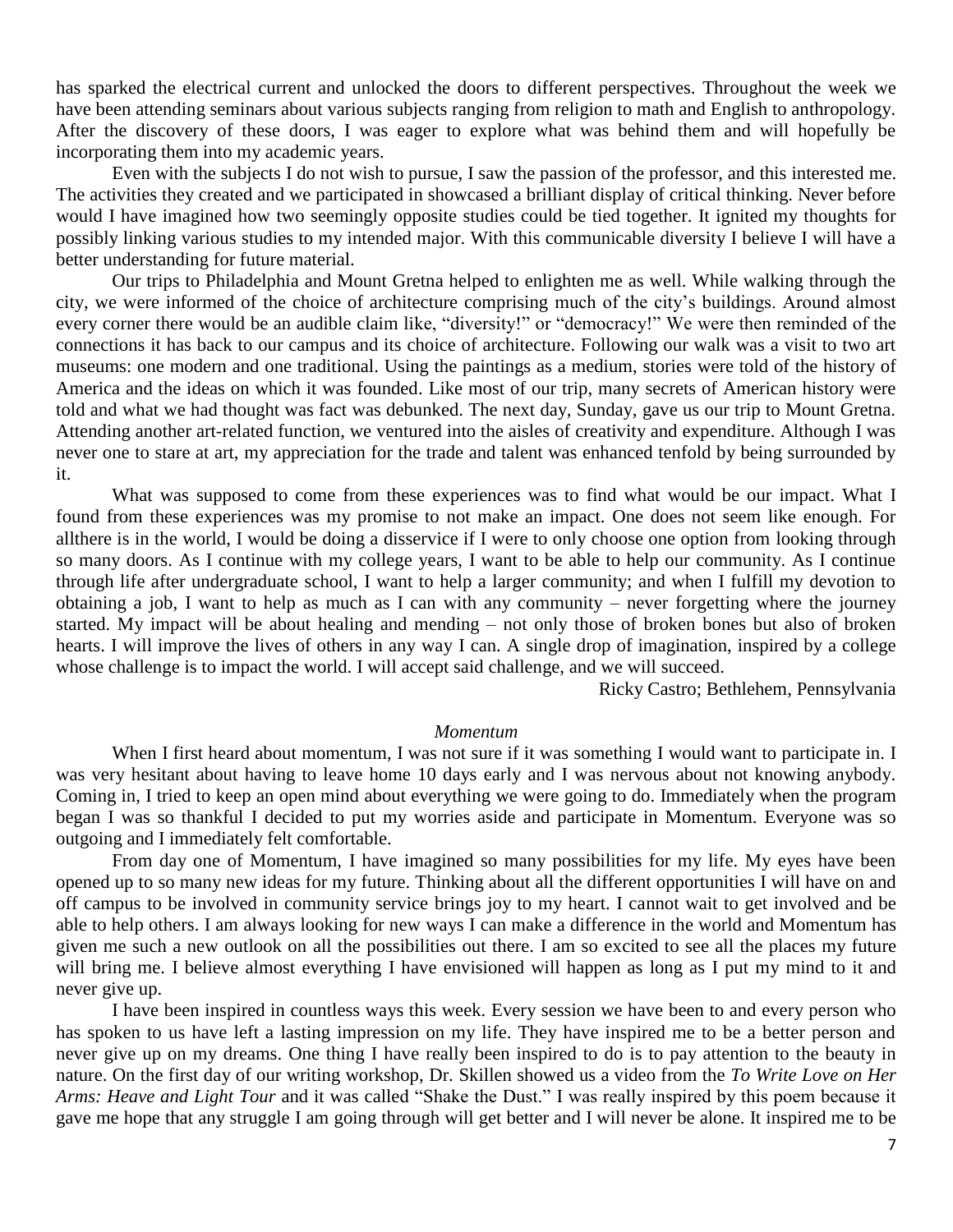a better person and to always stay true to who I am. I really liked the Bible verse we were told on one day; Proverbs 23:18. "Surely there is a future, and your hope will not be cut off." This verse motivates me to push through any struggle I am facing because I know God will never dessert me.

After going through the Momentum program, I hope to make a lasting impact on the school and community of Elizabethtown. Just knowing I will be given so many opportunities to get involved in service activities makes me so excited to begin my college journey. Momentum has opened my eyes to things I never would have imagined and it has given me the motivation to make a difference in the world and to become a better version of myself.

Alyssa Irish; Pittsford, New York

# *Creating Room to Inspire*

The definition of momentum is the measure of the motion of a body equal to the product of its mass and velocity. It is the progress or development of something becoming faster and stronger. In our lives everything has an effect on something else in some way. However, an object at rest stays at rest, [unless acted upon by an](http://www.physicsclassroom.com/class/newtlaws/u2l1d.cfm#balanced)  [unbalanced force.](http://www.physicsclassroom.com/class/newtlaws/u2l1d.cfm#balanced) And this program's intent was to give us just that push to start us rolling. It may not seem like a ten-day program can dramatically change your life. However, after Professor Benowitz's lecture the other night we began to think critically and with imagination. Momentum has had an effect on all of the students coming here in some way shape or form. Giving us a jump-start to our new lives.

My jump-start did not seem too exciting after parents and family left. Little did I know my sister, before she turned the corner, took a picture of my roommate and me. In sending the picture, half poking fun, I was able to see the intense thoughts racing through both of our heads. My entire high school career has amounted to this moment of me on the steps outside the High Library. We were both standing with grimaces on our faces as if confused as to what the heck we were doing there. Now I believe I know the answer.

At that moment I was imagining where I was going from here. The people I would meet, the places I would go, the things I would accomplish. All of which were over whelming and made me question what I will do within these first few days would actually affect my future. Could I actually see myself graduating, making an impact on the world through what I have learned? I was not sure. I have imagined a lot of things for my future but never a definite answer just by picturing it in my head. But as J. R. Tolkien once wrote, "All you have to do is decide what to do with the time that is given to you." Keeping this in mind, I set off.

Coming here I knew it would be good for me to get familiar with the college before I actually started classes. But I did realize I would actually get to know "Elizabethtown College." Its history, people, technology, and pretty much everything at E-town was and is incorporated, with students in mind. Even down to the architecture of the buildings. Elizabethtown has been creating an environment to inspire. However, only I can allow myself to be inspired. Momentum has taught me to pay more attention and to take appreciation of so many inspiring ideas embedded in college life. That being said is an inspiration in its self. I have found taking appreciation of my environment is key, in enjoying it. One part of the environment was set by the Kinesis all of whom were accepting and warm hearted.

Now I am looking forward to the rest of the new freshman coming. I plan on meeting new people, reaching out to them, and making myself more open, like the Kinesis did me. The Kinesis inspired me by showing their leadership and by their encouragement to meet and be with different people each day. I now want to continue in a leadership position whether it is as a Kinesis and or on student senate. No matter what I choose to do overall I will be doing my part for a more comfortable and inspiring environment for others. I will be "faster" and "stronger" because of the momentum I have gained, ready to lead and inspire.

Garrett Clark; Lewisburg, Pennsylvania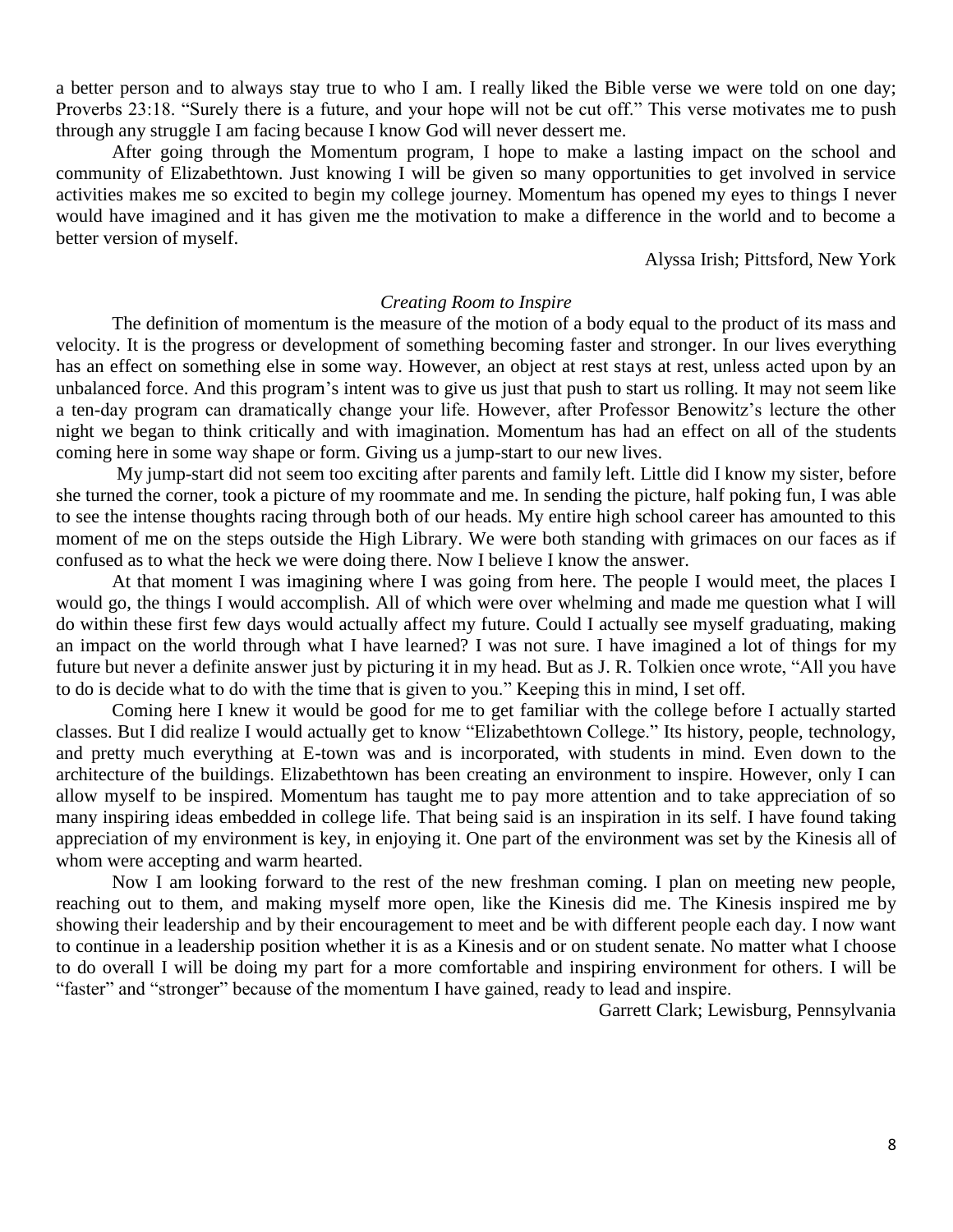#### *Blank Page*

I am a blank page. When imaging my future, every possibility includes an education at Elizabethtown College. Changing the community for the better and in turn changing the world is something Elizabethtown College can help me imagine. The liberal arts education I have been informed about at Elizabethtown College has inspired me not to be afraid to try new things. Also, this type of education will help make connections with various subjects. Elizabethtown College is giving me inspiration which will help me tie my major of communications to other areas of life and not be solely focused on communications. The impact of my education at Elizabethtown College will not only help me, but impact the whole world through my service to the community. The impact every person, including myself, has on the world has profound impact on everyone's future lives. The Momentum Program helped give me the edge as a freshman and helped me imagine myself at college, inspire me to do greater and impact me by making my transition to college a meaningful and memorable experience.

Luke Mackey; Chambersburg, Pennsylvania

#### *Momentum*

Imagine a typical college freshman driving up to campus on move-in day. They do not know what to expect, who to ask for help, or where to find the cafeteria. The campus is filled with people just as confused as them. They do not know anyone, and they are homesick.

Now look at a different scenario; this time the college freshman is enrolled in Elizabethtown's "Momentum" program. Driving up to campus there were people waiting to help move things into the dorms and answer any questions I had. There were tours showing the campus and the surrounding town. Throughout the week I got to attend specialized sessions teaching how to take advantage of the library, meet college expectations, better myself, and serve the community. Along the way I built relationships with upper classman leaders, professors, and peers. Through detailed lectures I learned the significance of Elizabethtown's architecture and developed an appreciation for the campus which will be my home for the next four years.

Next, let us go back to that typical college student. They are about to leave home for the first time. Their parents are their main support system serving to motivate and inspire. Once their parents drive away it is up to the student to find inspiration on campus.

What if this was a Momentum student? Enrollment in Momentum allows me to build relationships with professors, upper classmen, peers, and even the president of the college. Listening to these people share advice, give support, and show enthusiasm inspires me to test my limits and expand my horizons. These people are my new support system and inspire me to stay on track and work hard.

Let us go back to the average college freshman one more time. They could get involved in a sport and join some clubs. They could get good grades and make friends and probably be very satisfied.

Now let us see what is made possible through "Momentum." "Momentum" motivated me to make a larger impact. I strive to be caption of a sports team, president of a club, and get great grades. I want to be a leader at Elizabethtown College, and "Momentum" proved to me I can do it! As a momentum student I know I will go above and beyond my previous expectations not only as a scholar but as a student athlete, and servant to the community.

Madison McCall; Bath, Pennsylvania

#### *An Open Mind*

Throughout the past eight days, I have been challenged, both mentally and physically. I have learned to open my mind, my heart and even my arms. I have questioned who I am why I am here and what I want to do with my life. I attribute these deep, thoughtful and introspective feelings to the Momentum program and all participants who have made this experience one of a life time. When I first began my journey, I was nervous, excited, and unsure what to expect. But, while I was standing on the steps of the High Library, something inside me knew this was going to be a great experience. Over the past few days, I have had the honor to sit in a classroom with distinguished professors and hear about their life passions, which has influenced how I feel about my own. I have sat in Socratic discussions, morning meditations and even participated in a tennis clinic.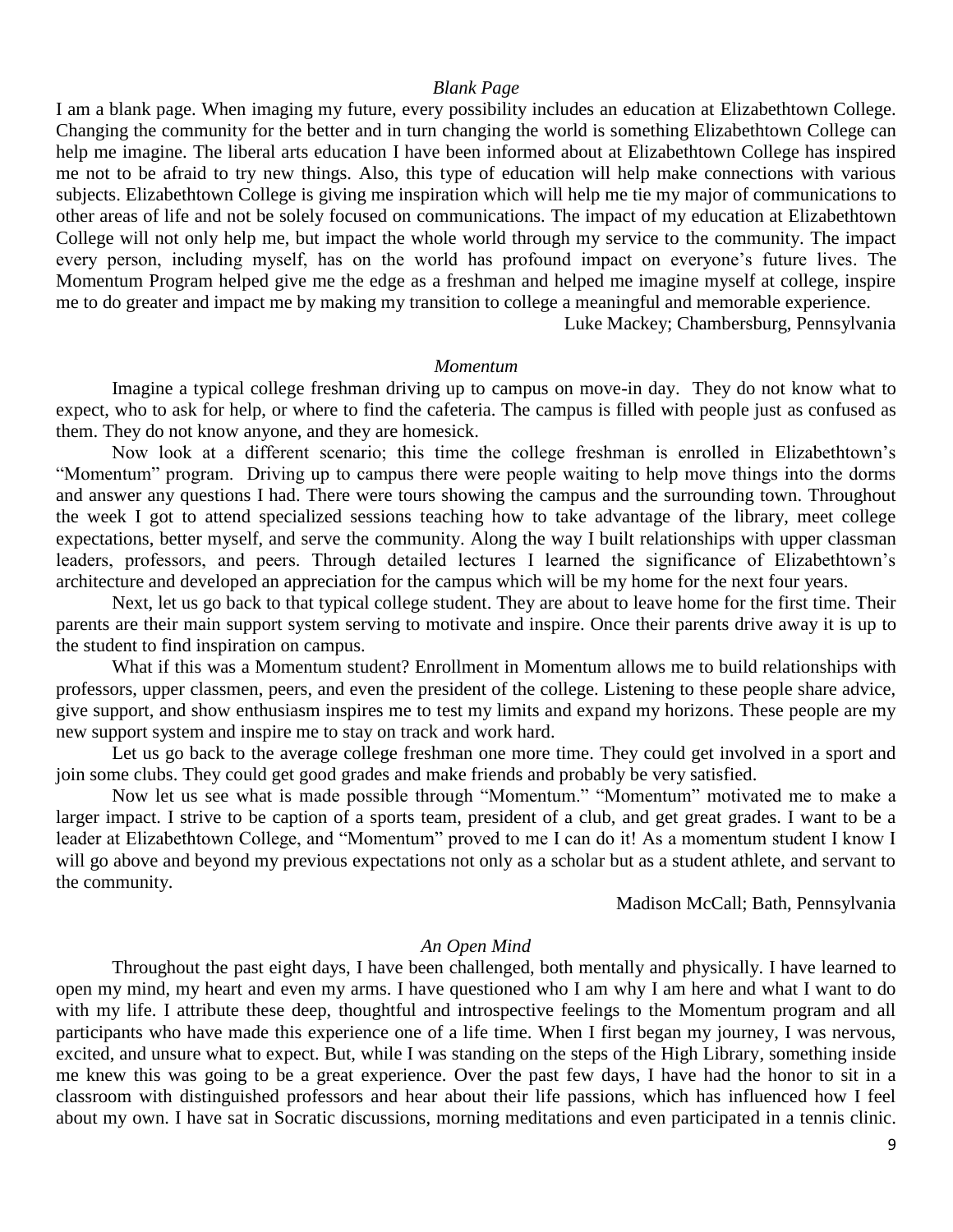Without the Momentum program, I would have never had the courage to participate in any of this. In Philadelphia, I discovered a world outside of my own. The bustle and the history of the city were inspiring to me, especially Elfreth's Alley. While walking down this street, I was inspired and captivated by the beauty of this historic landmark. I imagined what life would have been like had I been walking down that street many years ago. The same imagination of previous life happened in Mt. Gretna while Professor Besse showed us the memorable spots around her hometown. All of these experiences combined have inspired and made me imagine the impact I would like to have on the world. I am not exactly sure what impact I want to have on the world. But, I have come to the conclusion that, I want to continue to maintain and share my positive attitude and eudemonia with others. Finally, I would like to say thank you to everyone involved in Momentum. I have met friends and had experiences that I will never forget. So, once again, thank you. Here is a poem which I wrote about the past few days:

> Encompassed by nature, lecture, and the beauty of the human mind, Thoughts whirl around inside my head like moths, Attracted to the fuzzy light still lingering in the late hour. I am caught in perpetual thought; Questioning, wondering, and challenging myself. Aspirations float through my head, And nestle themselves into a grove where they will blossom into reality. Words impregnate my thoughts, and alter my perception. Inspiration from elders ignite hidden passion buried deep within my soul, Force me to dig within, And reveal what is interlocked and imbued in the cavernous silhouette which I reside.

> > Autumn Resauit; Avoca, Pennsylvania

# *Momentum*

When I found out I was accepted into the Momentum program, I was excited and scared at first. I was excited I got to go to college a week early and scared about not fitting in. However, when I got here it was not as I imagined it to be. I realized I had nothing to be afraid of because everyone was really nice. The Momentum program was really helpful because it gave me time to adjust to the college life before the chaos of the freshman's official move in day.

Over the past few days I have made many new friends and many unforgettable memories. Meeting all these new people has inspired me to be myself. I have realized how it does not matter what other people think of me. It only matters what I think of myself. During these past few days I have also found things out about myself that I never knew before.

On Sunday we took a trip to Mt. Gretna where we explored many different types of art. At Mt. Gretna we were challenged with a scavenger hunt and had to ask the artists how they ended up in the profession they were in. By doing this, we got to meet many interesting people. Each had a different story of how they ended up in their professions. Some said it was by accident and others said they were doing what they loved. This impacted me greatly and I realized that it is important to do what I love.

The Momentum program has inspired me to strive to be the very best that I can be. The memories and experiences I have gained from Momentum will stay with me for the rest of my life. Hopefully the friends I have made will too. Without this program my college experience would have been very different and possibly less impacting.

Katarena Swede; Mills, Pennsylvania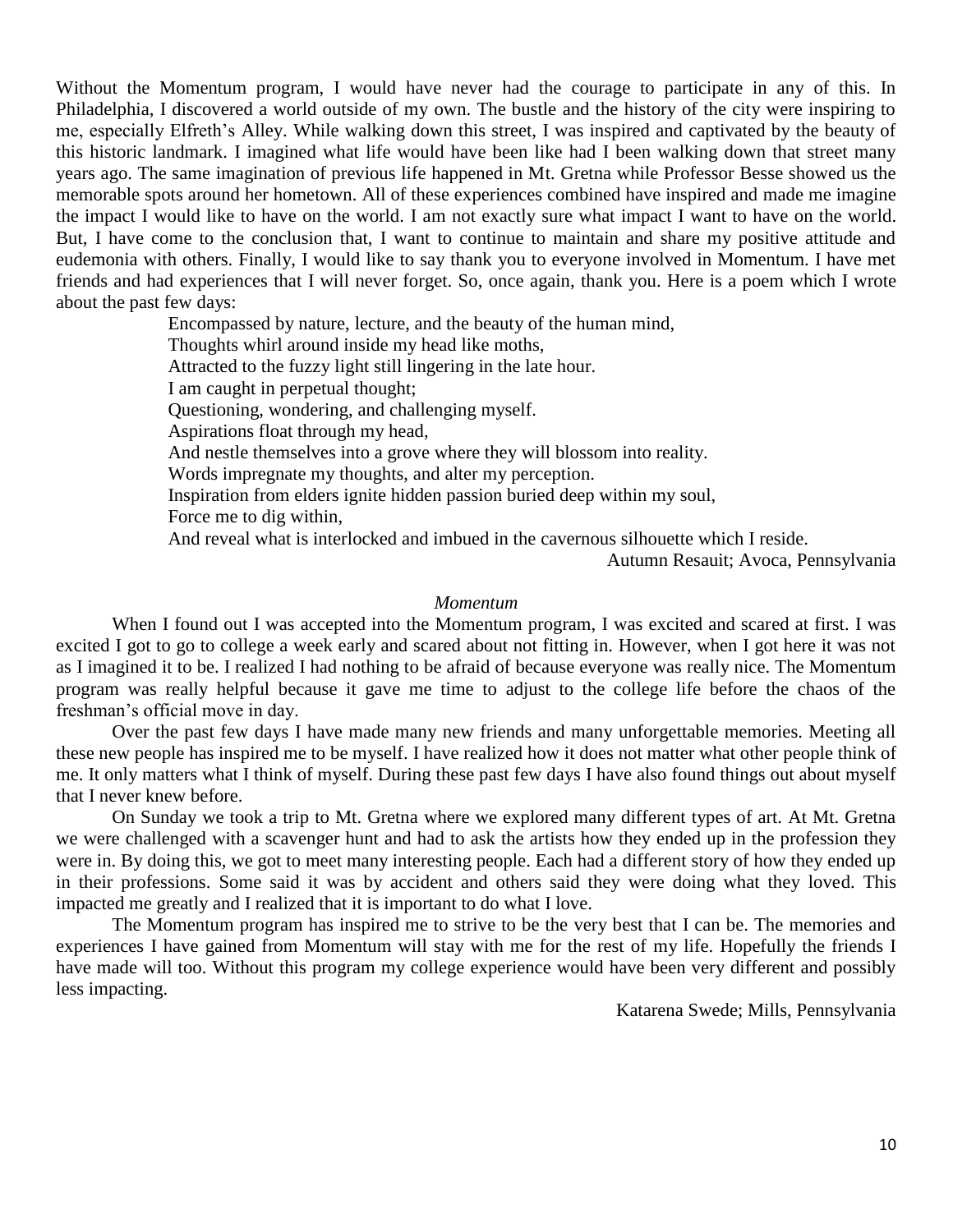*The Impact Momentum's Had On Me You Wouldn't Believe* Dark, cold, and raining We were all college kids in training Aspiring to be the best We wouldn't settle to be anything less It feels like we all just met But it's obvious that we're going to be the best friends yet The impact Momentum has had on me is crazy Even if this lack of sleep has made me lazy The impact Momentum's had on me you wouldn't believe From being scared to come, to never wanting to leave Momentum has to be the best decision I made for me I hope you can say that you agree Inspired to major in Poli Sci I realized I can't be shy Knowing I need to come out of my shell I've gotten a lot more comfortable with a lot of you, can you tell? Poli Sci and Communications is where I want to be Do you think I'm going to fail? Just wait and see I Imagine I can do good one day Go big or go home that's what I say Working with my whole heart is what I'll do Until I'm successful through and through Without Momentum I wouldn't have found These friends and memories I hope always stick around. Samantha Finnegan; Mays Landing, New Jersey

#### *Momentum*

I arrived at Elizabethtown College, on August 13, along with 53 other freshmen. I was not quite sure what to expect. I did not know anyone so I was very scared. I just figured it would be nice to get to school early and pick the best bed in my dorm room. Little did I know this experience would be unforgettable. The Momentum program was nothing I imagined it to be. The past few days I have made friendships which will last a lifetime. It is hard to believe I just met all these people one week ago.

Going to sessions during the Momentum program inspired me to be the best I can be, and most importantly, be myself. Why should I care what other people think of me? I realized I am not living my life to impress other people. During our hike to Mt. Gretna, it really made me realize society has shaped us to give answers everyone wants to hear. During this hike we were with a partner and had to answer a series of questions. It was awesome to hear people giving legitimate answers.

The head start the Momentum program has given me will make a huge impact on the rest of my college years and life. This program not only allowed me to form friendships, but gave me a preview of what my college years will in hold. I am confident in my decision to attend Elizabethtown College and thankful for being in the Momentum program since it has made my transition to college so much easier.

Emily Brunell; Bangor, Pennsylvania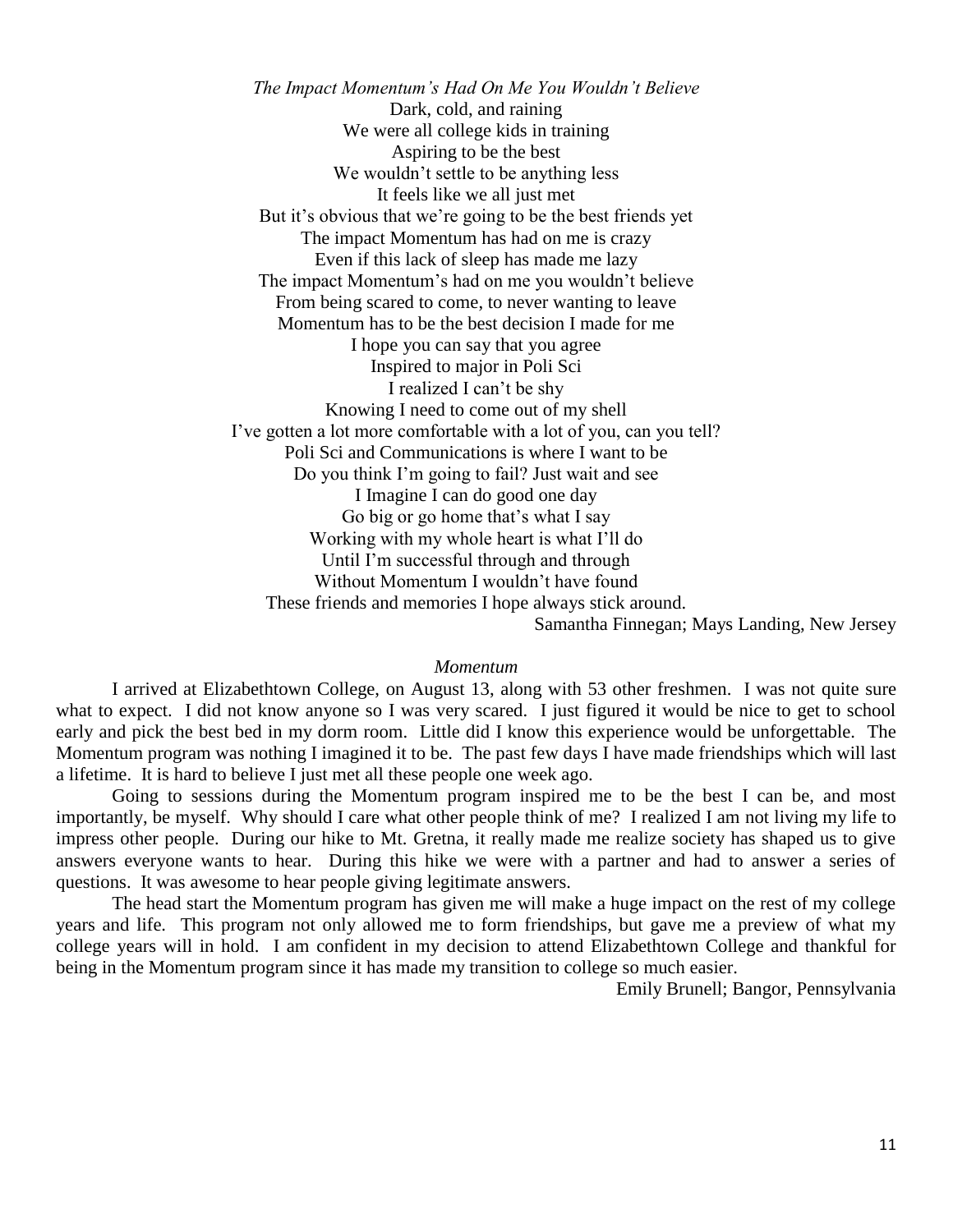*I Walk the Path* Momentum. The force and speed of my movement. My future. How can I know what it holds? I can't. But I know what I wish it to hold. I want to meet the people of the world, Shake their hands and smile, Because I am glad that people who are different from me exist. I want to use my new knowledge to help those who need it, Give them things I've always wanted, Things they've always needed. Love, compassion, education, and a chance at life. I've been taught the lessons, And as the sun sets on the green of the Dell, I've never had such a desire to help until now. I have knowledge to share with my peers once they've arrived, And love to share with the world once I've arrived. I've learned to see the world through new eyes. Buildings aren't just architecture but history. You'd never know a bustling town was once an abandoned wasteland until guiding hands showed you, A student isn't just a human being, But a tool that is used to change the world. Since this experience, I have been changed. Inspiration is hard to spark, But not when you have the support of a community behind you. And I still question the future. Because how can one truly know what is right and wrong for them? They can't. But they can be pretty damn close to sure. So walking back to my dorm, I can dream of the future And begin my journey on a path of service, And a life of happiness. Not just for me, But for the world.

Abigail Haines; Tabernacle, New Jersey

#### *Momentum*

When I arrived on campus I immediately felt welcomed and although I went through some trials and tribulations that day, the kinesis were there to support me. Throughout the program I imagined how college life will be when classes actually start. And then I imagined how life would be sharing a room with someone I do not know, and this ended with me hoping everything would go well.

I was eager to visit Philadelphia. While visiting all the landmarks I was amazed because although I lived in Philadelphia I never notice all the places we visited on our tour. I was also very excited to be able to see my family during our lunch break, and we spent most of the time imagining how life would be with such a big change for all of us over the next four years. But with all this imagining, it inspired me to speak up and make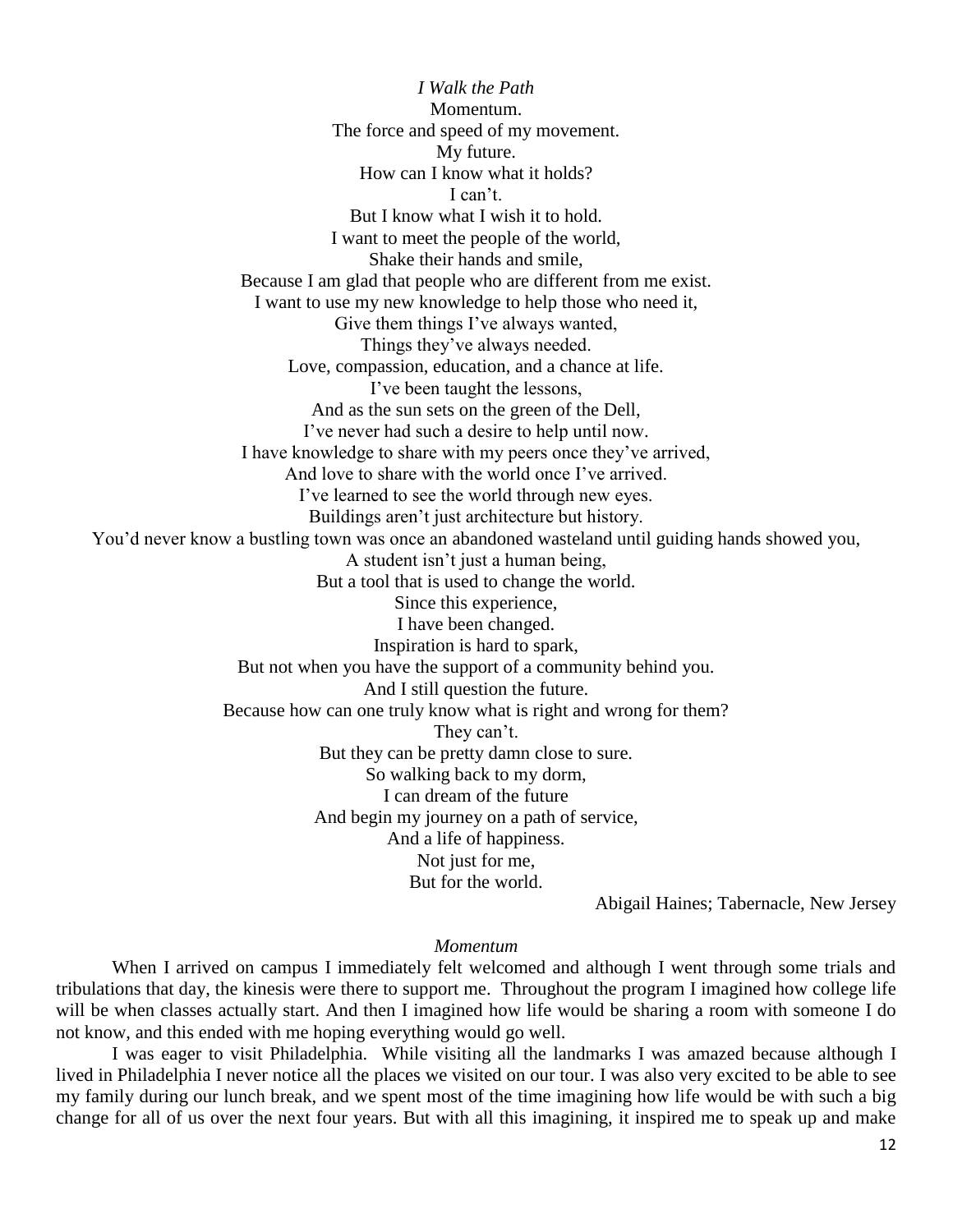new friends as well as taking time to explore new ideas. Ideas such as things I had not done during grade school like looking into getting a tutor for classes I know I needed help on. Momentum inspired me to ask questions, besides trying to figure every single detail out on my own. The momentum crew, especially the Kinesis are an inspiration which inspires me to make it through these next four years with my head held high.

This program has made an impact on my life as far as school. The impact of reality, like I am really here in college pursing a long term goal of mine as well as adding something new to my family tree. But no matter what the person who has the biggest impact on me throughout this whole experience is my Daddy. Even though Momentum has helped me imagine and has become an inspiration as well as an impact within my life, my Dad has always been on my team and my strength to keep moving forward. I can honestly say without him I would not be here today. So thank you to my Dad, the Momentum crew, the Kinesis, and Professor Benowitz.

Courtney Butler; Landsdowne, Pennsylvania

# *Droplets*

Much like the white waters bursting forth from the fountains in Lake Placida, Are the Momentum Students, who will burst forth into the world, New experiences have metamorphosized us, New friends and journeys have opened us.

We are the water propelling ever upward.

Each of us a single droplet, All of us the world.

As our journey turns, And the droplets reconnect with the lake, Your impact is the infinitely reverberating ring, A ring that reaches the farthest shores, A ring that represents your culture, Your philosophy, And your life.

This ring is all encompassing, It is boundless in our eyes. Eyes that have been empowered by higher education, Granting social an economic opportunity, This knowledge that may be used to aid others.

Life is boundless, One may outgrow and shed that preplanned destiny society has so unfairly laid upon them.

The life is short, but the journey is long, We trailblaze, We care, We are inspired.

Momentum ever forward, Ever upward, We are agents of change.

Kendra Ormsbee; Birdsboro, Pennsylvania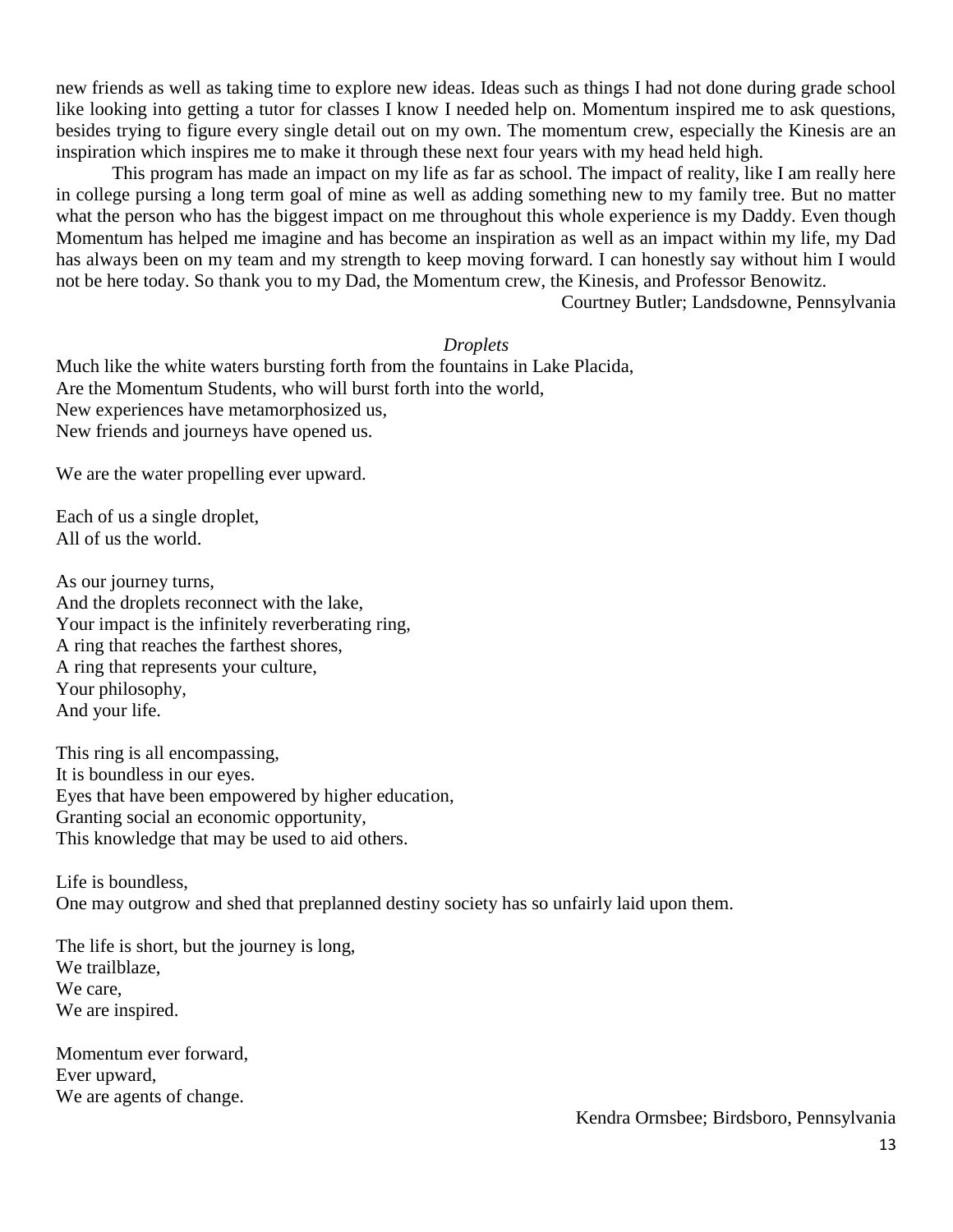#### *Shaking the Dust*

This week has been filled with lots of instances which will be talked about as "Remember when" moments. Move-in day, saying goodbye, road tripping, hiking through the city, and all the while learning more about each other. As I write about my experiences, my mind is already drifting off, imagining the many places I will visit. Walking up the steps of the High Library, passing by those huge columns on the way in. Traveling to Steinman, contemplating all the things we have already done in this building representing architectural antiquity. It is not only the buildings which will stand out. The professors of the seminars were all very knowledgeable, and I was able to take something away from every seminar, like the poem "Shake the Dust." The most significant thing these presentations thought me, is that no matter who you are, you can have an impact on the world. It might be a very small impact, like just brightening up someone's day on the way to class, or it could be a bigger impact, like building homes for the homeless. All of these small things can add up to making a difference in both the world and the community. I think making a difference is the biggest impact you can have.

Caitlin Lockard; Chambersburg, Pennsylvania

### *Momentum*

Truthfully, I was incredibly nervous about college: new place, new people and new everything. Momentum seemed like the perfect thing for me. The program to me was a gateway to the next chapter in our lives. The program helps to make the adjustment from high school life to college life. On the field trip to Philadelphia and Mt. Gretna taking a walk through the city and learning its history was very interesting. Listening to Professor Benowitz with all his knowledge made me think he was a walking history book. The kinesis were also very helpful in answering questions and being very supportive. Momentum I feel has given more insight to prepare for a real and non-sugar coated life at college. It also helped me to discover friendships and decrease the nerves and stress. Meeting the professors throughout this whole week was very enjoyable and getting information on multiple subjects is encouraging. I have made lasting connections that cannot be broken. I could not imagine how valuable the program was going to be, until I got here. I truly appreciated all the time and effort the professors gave to the program.

Summer Musser; Mount Wolf, Pennsylvania

#### *Opportunities*

I can still remember the burst of excitement I felt when I received the letter stating I had been accepted into the momentum program. I could not wait for the program to begin; I thought it would be a great way to meet new people, future professors and to become acquainted with the campus before college actually began.

As the summer progressed, I found my excitement fading away. I was struck with a whirlwind of emotions ranging from anxious to excited, and I did not quite know what to expect.

The transition to college is not always an easy one; you can quickly become overwhelmed with the college lifestyle. Through the Momentum program I began to feel comfortable around my peers and I started to feel like a part of Elizabethtown College.

I always imagined college to be an intimidating place, but in actuality it was really the opposite. To my surprise everyone was friendly and welcoming. Over the past week I have made friends with people I would have never spoken to in high school.

We were given to opportunity to experience a variety of discussions which have in turn inspired me to be open-minded to the different courses that are offered here at Elizabethtown College. I came into college thinking I was going to major in Elementary Education, but now after being introduced to deep critical thinking I have questioned myself and what I really want to do.

I hope to one day make an impact in some way while at Elizabethtown College. Although I cannot say what that impact will be, I definitely know now that before I graduate I will leave my mark. This past week has been an experience I will never forget; Momentum has given me the opportunity to explore the campus and meet people I would have otherwise never have been able to get to know. Most importantly Momentum has given me the confidence to be myself.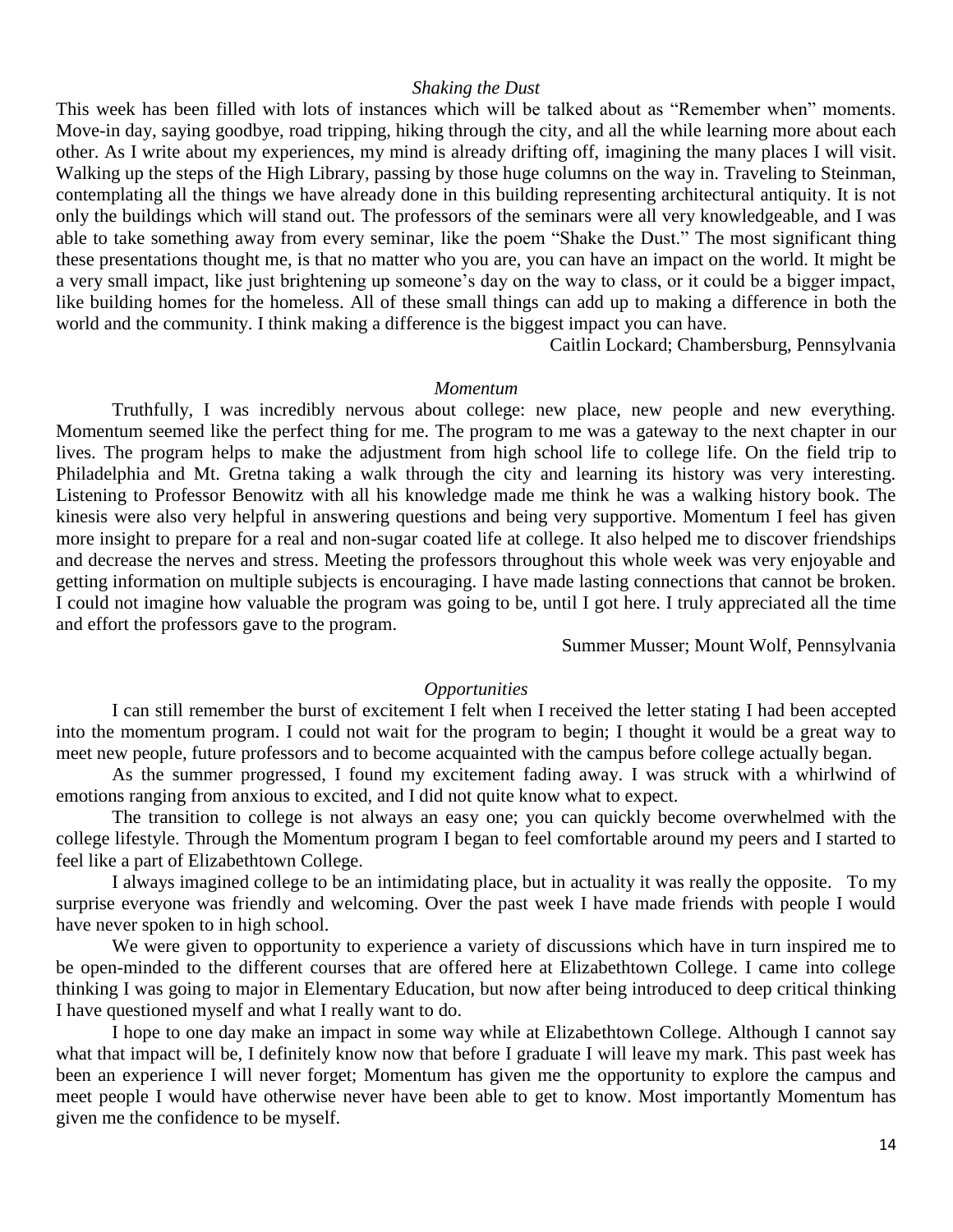I am extremely grateful to all the kinesis, professors and staff who have taken time out of their summer to help us all here in out transitioning to college. Momentum will always have a special place in my heart, and if it were up to me I would say every freshman student should be in Momentum.

Overall, I think Momentum has been an awesome experience and I am glad I decided to come.

Nelli Orozco; Reading, Pennsylvania

#### *Imagine Inspires Impact*

When I imagined college, I was terrified. I was afraid I would not fit in, or I would not be able to make friends. All I wanted was to stay in my little town of Spring Grove, to stay with the band, and most of all, to stay with my friends.

Now I am actually on campus, I am imagining the upcoming semester and the next four years. I can see everything falling into place as it did in high school freshman year when I was worried like now. When thinking about the year, I also imagine what is beyond college for me, and I have no idea. I want to help people but more importantly I want to be happy and to be able to support myself.

I have been inspired by only a few people in my life but they have made huge impacts on me. I have had a couple of teachers who have taken the time to talk to me and get to know me. They are the ones I have looked up to and whose advice I cherished. My friends have also always inspired me. Even though they usually have no idea of what they are talking about most of the time they were always there and always had a positive attitude which rubbed off on me.

The different seminars we have gone to during Momentum have helped me realized it is fine if I am deciding on a major and it is probably a good thing. I have been inspired to look beyond the usual subjects, get out of my comfort zone, and try new things. That is what college is all about: trying new things and having new experiences and this is what the Momentum program has inspired me to do.

There are a few major events and people which have impacted my life greatly. These are things which have completely changed my life and have made me who I am. I want to have the same impact on others throughout my life as they have had on me. One of my main goals in life is to always have a positive impact on everyone I meet. I know it is impossible but if I strive for perfection I will then always be doing my best.

Through Momentum I have learned to always dream big and to keep my eyes open to anything which can bring me inspiration. I have met some amazing people in the past week who I will hopefully stay in contact with after school starts. We were given the opportunity to move on campus earlier then everyone else and become familiar with the campus.

Justina Beard; Spring Grove, Pennsylvania

# *My Imagination*

On the first night of the Momentum program we listened to a presentation by Professor Benowitz. To be entirely honest Professor Benowitz's lecture was very insightful and inspiring, because not only did he incorporate his own insider experiences, he also planted the seeds that would eventually grow and become topics for Momentum students.

Professor Benowitz had once mentioned how an individual must make an impact. How exactly does one go out and make this said impact? I am not a hundred percent positive, but I can make an educated guess. A person once said that only a small percentage of people would have the guts and the motivation to go through with their ideas, which may essentially end up changing and reshaping the world as a whole. Even if I cannot make an enormous change, I can only keep trying to stand up for what I believe. I do not have a narrowed down subject from where I draw my inspiration from per say, but the fleeting feeling of what will happen if I do not work hard is what inspires me to keep working as hard as I can. Like I always say; "hard work always surpasses natural talent."

Mary Lauer; Falls Church, Virginia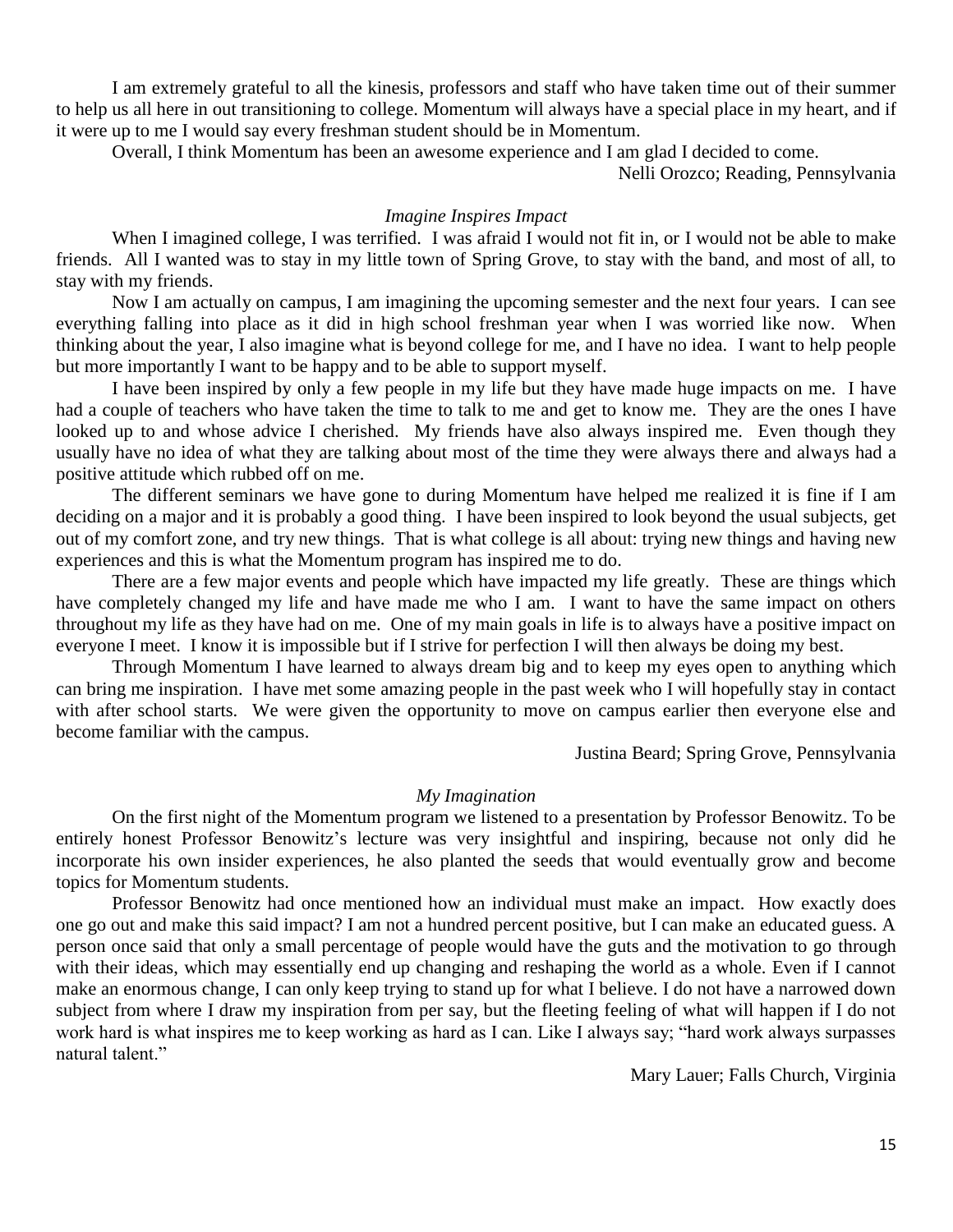#### *Opening My Mind*

This week Momentum has broken the typical college stereotype and shown me how even as a freshman, through imagination and inspiration, I can make an impact.

Many seminars this week have opened my mind to the opportunities that lie ahead and the potential I embody. Even though writing a letter to yourself seems like such a simple activity, those letters we wrote in our writing sessions taught each and every one of us how we have enormous value. I noticed how the majority of the letters had an overall theme of "love yourself, everything turns out ok" and I think this strongly relates to Momentum. When we started Momentum, no one knew anyone, but still everyone accepted each other and, if you will, "loved" each other. Momentum has clearly showed me how everything will fall into place; college is a big change, but it does not have to be scary. Taking trips to Philadelphia and Mount Gretna both made me imagine my future being just as bright and influential as the people we learned about. Ultimately I have decided "what I will do;" I will do what I love with full passion in order to make a difference and be remembered. With such an above and beyond program, Etown enables us to make an easy transition to college and discover ourselves and our potential.

As we learned about the Japanese culture, the phrase "Mono no amore" really stuck in my mind. "Everyone dies" shouts "make an impact," in my opinion. Shake the dust, because eventually everyone dies and it is wise to use your life making an impact. "Through imagination you will experience happiness" has also stuck in my mind. I know serving others is what makes me happy and I can't wait to act on this passion.

Just as the Kinesis members and Professor Benowitz have helped me make an easy transition to college, I imagine myself, if accepted, helping to make the same impact next year. With the inspiration I gained from Momentum, I am ready and excited to make an impact here at Etown by expanding my comfort zone and getting involved in many clubs, ultimately striving to make a mark through those passions. Momentum has equipped me with skills I can utilize well beyond campus. In the words of Anthony Robbins, "The most important thing you can do to achieve your goals is to make sure that as soon as you set them, you immediately begin to create *momentum*."

Kirsten Ambrose; Littlestown, Pennsylvania

# *Momentum: Imagine, Inspire, Impact*

Sitting in the freezing nephrology and rheumatology examining room at Hartford Children's Medical Hospital in Connecticut on Wednesday, August 7, I braced myself for the news. After dealing with the nephrologist, six months of all day IV injections, and enduring a second kidney biopsy, it was time to finally decide whether I was physically healthy enough to attend college this semester. With the doctors, physician assistants, and the social worker all gathered around my mom and me, I was told my autoimmune disease, Lupus Nephritis, was in remission but my kidneys were scarred. Taking a deep breath, I told them I felt mentally capable of jumping into the music therapy program and I am mature enough to keep an eye on my health while away. Amazingly both said I could go. Now that I am here at Elizabethtown College as a member of the Momentum program, my experiences with this impactful group have inspired me to continue making an impact on those around me.

Looking towards the upcoming four years as a music therapy major, I see myself continuing to watch movies and have Mario Kart parties from time to time with my new groups of friends in Momentum. After all, even though classes will take priority, I want to maintain these relationships. From there, my connections will branch out to professors and the cooks in the Marketplace, and all the upperclassmen and future underclassmen. Once my studies are completed and I earn my diploma alongside my fellow classmates, my friendships will continue socially and professionally as I enter the workforce. Additionally, with the help of the music therapy professors and other mentors, I will leave with a plan of where I will work, a solid resume, and strong supportive groups. As I have learned from Icarus' fall and the poem "Shake the Dust," I will be conscious of my health to avoid a relapse or flare up, but I will not allow fear and uncertainty to control my life.

Now the program is nearing the end, I take this chance to reflect upon the this past week. The meditative walk outside with two friends on the fifteenth allowed me to have a genuine conversation with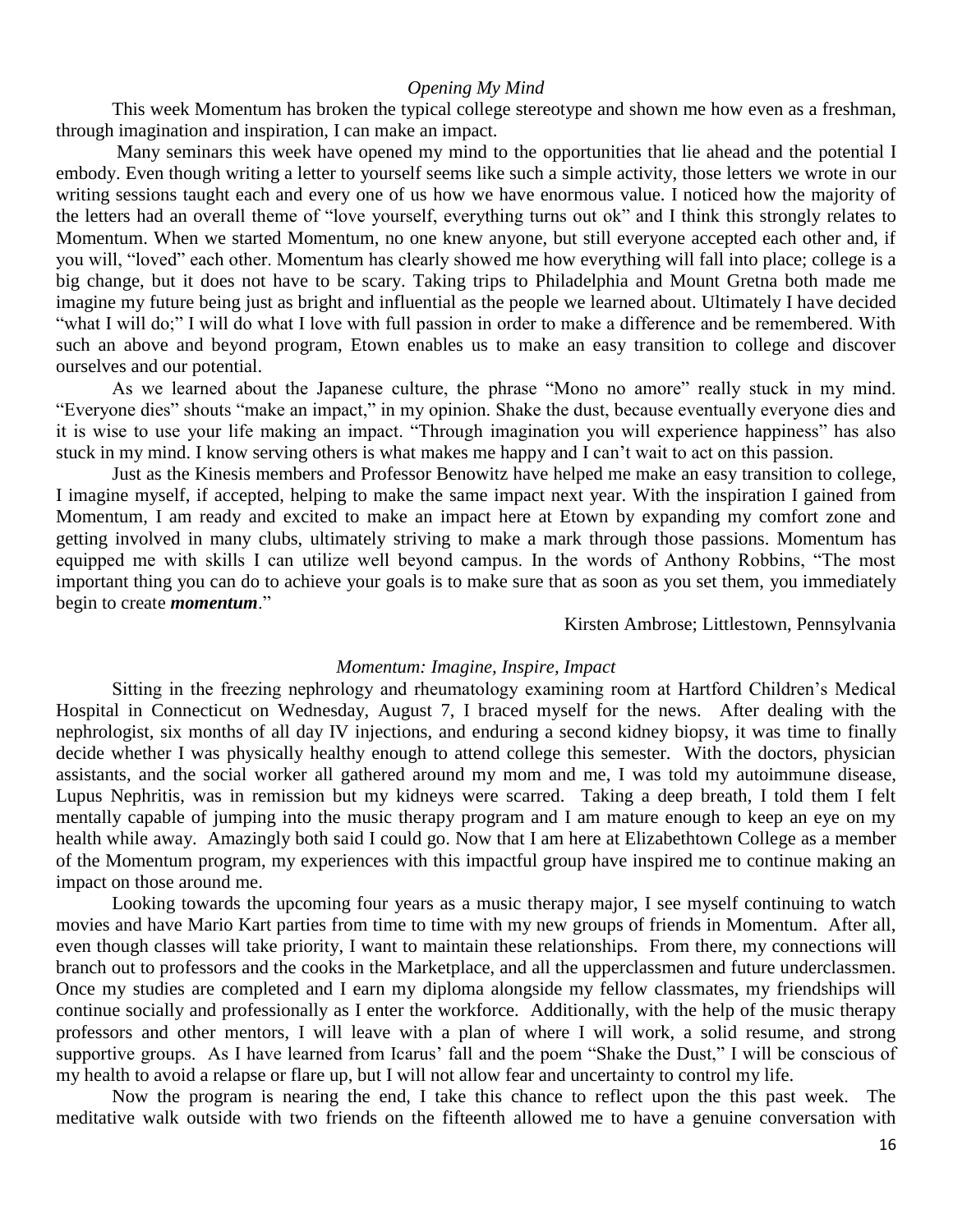others. It also helped me realize I cannot brush off my Lupus Nephritis, but learn to accept what it is and work on listening to my body just as well as I listened to my partners. Having to write a letter to a younger version of myself and then create a movie to express myself was a fantastic opportunity to learn from my past. By seeing how I have overcome moving, made new friends in elementary and middle school, lost those friends, found true friends in high school and Momentum, and how far I have come from the day I was originally diagnosed, I know I am strong. Hopefully I can be that strong and supportive for others around me when they are experiencing emotionally painful times. This whole experience overall is not only a new stage in life for myself but also for everyone on this journey. Just like there are many variations on the creation stories, with parallel symbols and events, there are millions of students across the globe creating new bonds and preparing for their real world futures.

These words I have written are my true feelings and I know I will continue to imagine and be inspired by people and events throughout my life. From every adventure I experienced in the past and will have in the future, I hope to learn something that I can personally use to grow and then transfer to others. Already there are plans to use my talents and memories from Momentum. The Socratic nature hike questions really helped me realize how I love music, regardless of the genre or language. To go along with that, the diverse cultures on this planet intrigue me and I love interacting with people of all ages and mentalities. Lastly, I have a strong desire to attempt to achieve perfection. Based upon these qualities, I am going to do my best learning about music and its therapeutic effect. This way it will be fun and medically healing for those who are mentally disabled, emotionally down, or dealing with any other clinical problem. As I continue to study languages and learn about numerous cultures, I hope to one day travel and share my knowledge while providing music therapy to people outside of the United States. It will take endurance, devotion, courage, and support. Yet I know I already possess all four of these. I cannot wait to continue on this lifetime odyssey.

Sarah McCollum; Somers, Connecticut

#### *Imagine, Inspire, Impact*

Coming into Momentum, I was excited yet apprehensive. I was not sure what to expect but I was ready to find out! The first day in Momentum I learned the motto, "Imagine, Inspire, Impact." Little did I know these words would come to mean much more to me over the next ten days.

Imagine, this one simple word encompasses thousands of possibilities. My experience at Etown thus far has shown me the possibilities are endless. Being a Momentum student allows me to imagine all of the opportunities which lie ahead in my future as a blue jay. For example, I will be able to study as an Occupational Therapy student here and get my Master's Degree in just five years. Within those five years I will be able to establish relationships with companies and organizations that could possibly be my potential employers. Furthermore, I did not expect to meet as many professors as I did nor was I prepared to obtain such a wealth of knowledge. I have learned how many of the faculty and staff of Elizabethtown College are alumni which illustrates their ability to be successful as a former student.

Do you inspire others, or are you inspired by them? As Momentum students I believe we all have experienced both. This program has given me the opportunity to explore topics I would have never been interested in before such as, Japanese culture, mock trial, and music. This inspires me to keep an open mind throughout my college experiences. Elizabethtown College itself inspires me to help others and be a leader, like the Kinesis who were also once a Momentum student like me. Outside of Etown, I have been inspired by many other things in my life as well. My family and friends have inspired me to strive for the impossible and always want the best for myself. I am also motivated by both the struggles and successes of those around me which inspires me to do my best. Throughout all of this I hope that I myself have inspired others in some way.

Impact, what will you do? I want to help those in need by applying the knowledge and skills provided to me by Elizabethtown College. I will be able to fulfill my dreams of becoming an occupational therapist because of my education. I know that the next five years, studying as a student here at Elizabethtown College, I will be positively impacted. I hope to impact others by inspiring them to help others as I do, which in return will have an impact on me. Within a short ten days I have already begun to change as a result of being a part of this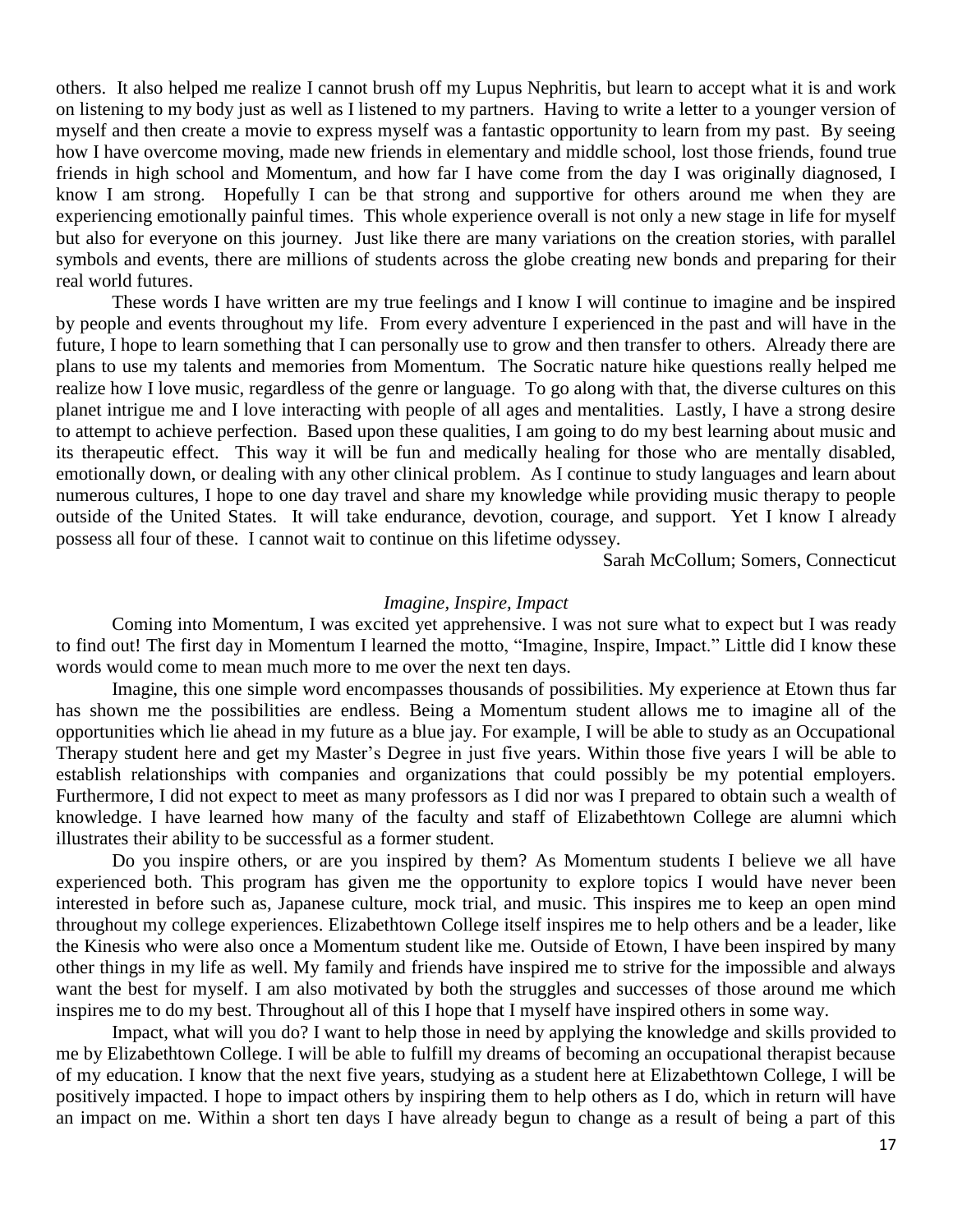community. I can only imagine what kind of person I will become after five years of being a blue jay. The possibilities are endless.

Megan Meade; Edgwater, Maryland

#### *Momentum*

When I thought of college I imagined a new start. I would have the opportunity to leave my family and my city. I would get to go to a good college with high expectations and begin to improve myself. Coming to Elizabethtown for Momentum has given me the chance to meet professors and some of my future classmates early. I knew going into this that it wouldn't be easy for me, but it was something I had to do.

I've always been the quiet girl, at home or in school. I could meet someone new that already knew me as the girl that never speaks. Few people took the time to get me to open up. For me, Momentum was the first step in putting myself out there. I didn't imagine meeting so many nice new people. I just hope my first year turns out this well. After just a week in momentum I have actually talked and laughed more than in my four years of high school.

The students here inspire and encourage me to become more involved with them and it's something I hope to achieve during my time here.

When I'm finally able to say that I achieve my goal, I hope to help kids that feel the way I do now. It's great when people try to help but it always means a little more when it's coming from someone who had to overcome a similar situation. I want to be able to tell kids that it may seem really difficult now, but it is possible. I want to have a positive impact in their lives. They can get through family problems, school problems, bullies, abuse, financial struggles or a social phobia. They also don't have to figure it out alone like I did.

Shelly Medina; Reading, Pennsylvania

# *Imagine, Inspiration, Impact*

# "Imagining Elizabethtown College"

I never imagined I would belong here. Talking to Michaela, one of the Kinesis, I confided my initial nervousness in coming to a Northeast school. My friends and even my high school counselor back down home had me convinced Northerners would be standoffish or perhaps even cold to me because I was from Missouri. When I arrived, I quickly learned they were wrong. As I heard Professor Benowitz say time after time, "Don't assume" and "Don't prejudge," I really felt some guilt, because I did assume. Now not only do I not believe those preconceived notions, but my confidence is validated by what Momentum taught me. All the goals I had imagined for myself were possible before, but the acceptance made those goals look a lot less painstaking to achieve.

# "Inspiration for Service"

Reflecting on my time with Momentum, I was able to find some surprising harmony in my goals here and Elizabethtown College itself. The school's motto, "Educate for Service" is quite literal for me. As a fifth generation military brat and dependent, I have felt not just duty or obligation, but prideful compulsion to serve my country. Upon completion of Elizabethtown College's pre-law program, it is my intention to become a commissioned officer in the military, with my end goal being law school. My inspiration to lead and to serve has always been for the purpose of peace. What a contradiction this must sound like, to join the "Big Bad Military" to create a platform of peace in our nation? I never believed peace and the service of our country to be incompatible, but unbelievably in itself, I find myself more inspired to have faith in peace during conflict. From the Socratic dialogues in small groups of students to the interdisciplinary studies presented to us by the faculty all through the week of Momentum, there is proof. These are, of course, small scale examples in relation to the theater of international community, but they are solid grounds of concrete to build a foundation for my hope in peaceable conflicts.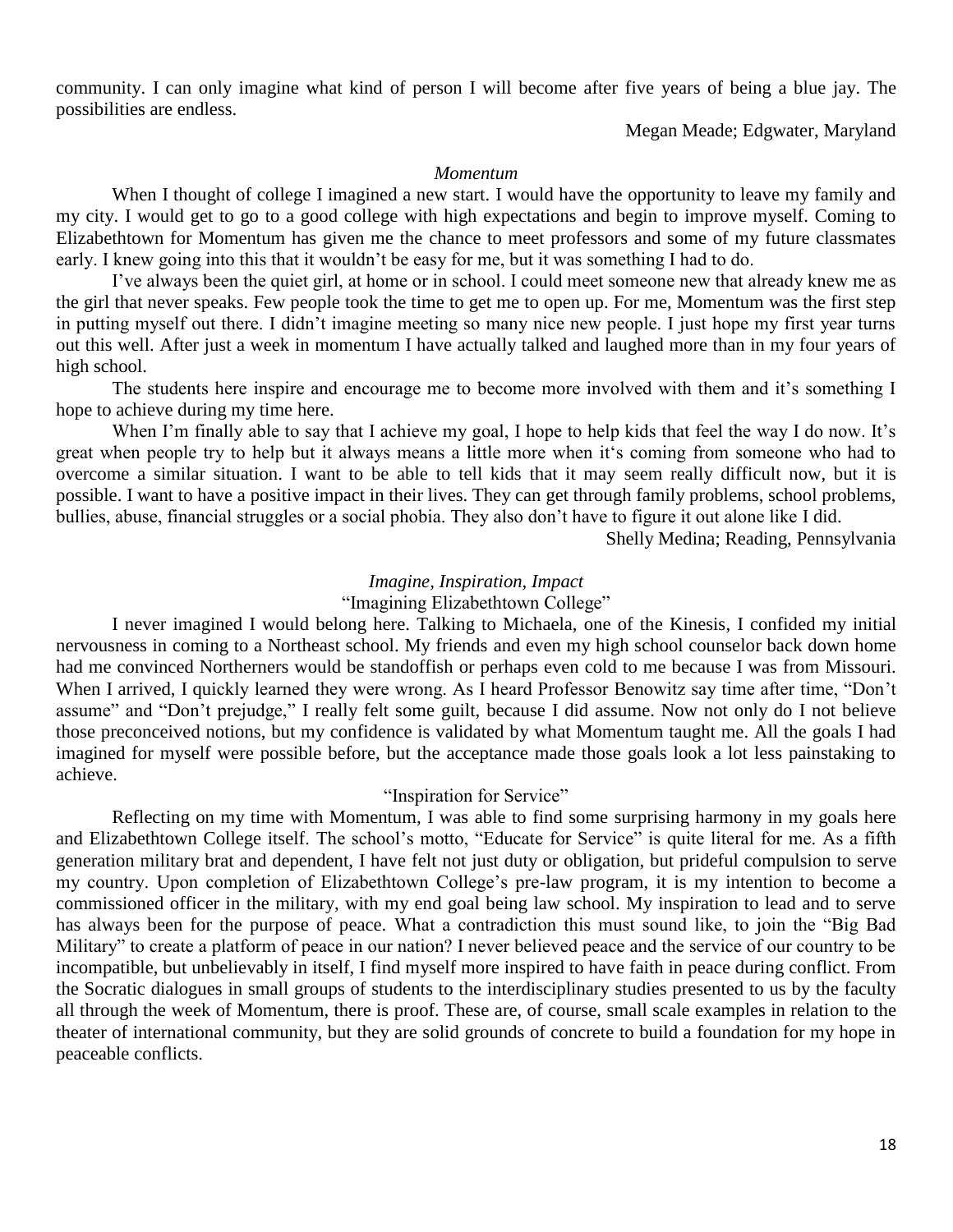# "Impacted Thoughts"

Instead of going straight into the military right out of high school, I wanted to have an educated effect on my profession. The armed services should not be about mindless en mass killing or entrepreneurial gold plating. Sadly, this is the image that commonly comes to mind when thinking of our country's military and it is not without justification. Going through Momentum, my appreciation for history has definitely increased. This program has made me realize the impact I would like most to leave at this school is the notion that the military can learn from history. One day, I hope to prove, through my studies here, that pacifism and the defense of our country are not such a contradiction.

Sierra Morgan; Grain Valley, Missouri

# *The Three Words*

Not long ago we were all in the stressful college application process. In the sea of applications, essays, and interviews, move-in day seemed like a far off dream. My initial excitement over leaving for college faded. I lost the inspiration to imagine my future of making an impact on the world. I was losing momentum.

Suddenly, it was over. The tutors, the late nights, and the college visits all came to a halt. It all came down to the big decision: where to commit. This week Professor Benowitz prompted all of us to begin thinking about what we offer this school which will give so much to us. The large alumni base of Elizabethtown College has inspired me to strive for excellence. I hope their generous nature and open heartedness stay with me all four years. They have brought plenty of great things to Elizabethtown College, and meeting them through the Momentum program moved me to get more involved.

The Momentum program started my college education off the right way. All the speakers shed new light on their respective subjects. One session in particular put two seemingly completely different subjects side by side: Math and Music. Not many would think there was a link between Math and Music, but sometimes the unexpected lesson can be the most valuable. This mirrors my experience in the Momentum program. I was not expecting the program to show me so much about myself, but the lessons I learned this week were truly inspiring.

In addition to the new idea being introduced, the sessions also helped me imagine myself as a student here at Elizabethtown College. This experience prepared me for the first week of classes, and I know that I am ready for school to start. Reverend Sadd's Positive Psychology and daily meditation gave us time to sit and imagine ourselves succeeding here at Elizabethtown. Reverend Sadd also gave us meditation techniques to practice so we can generally improve our mood. With Reverend Sadd's teachings we can optimistically imagine the future. While blurred, I feel I can almost grasp what I imagine to do with my life. I do not quite know yet, but I feel I am moving in the right direction.

We all know our "motto" is "Educate For Service," and while I plan to continue performing community service, Momentum opened my eyes to new ways to get involved at school. I have decided to run for student senate, study abroad, and sign up for mock trial. If not for Momentum I would never have the courage to try these new activities, but the foundation of support from Momentum pushes me to expect more out of myself. I will not allow myself to succumb to my shyness, or be too homesick to stay on campus for the weekend, or just stay in my dorm room all day. Momentum prepared me to make a difference here at Elizabethtown. All I have to do now is move forward.

Lynn O'Connor; Chester Springs, Pennsylvania

#### *Imagine, Inspire, and Impact*

The Momentum program helped us grasp a greater understanding of everything college has to offer. If we look around us just a short time ago, we were all strangers. Today, we are all gathered sitting next to those who were once strangers to us. We have talked, ate, walked with, and even became friends with some of these people we once referred to as strangers. We were all so timid to talk to others in fear they may judge us. Although, it had quite the opposite effect by indicating there are people who find us unique and we share some of the same interests with. It is crazy to think people from all different backgrounds could become friends. We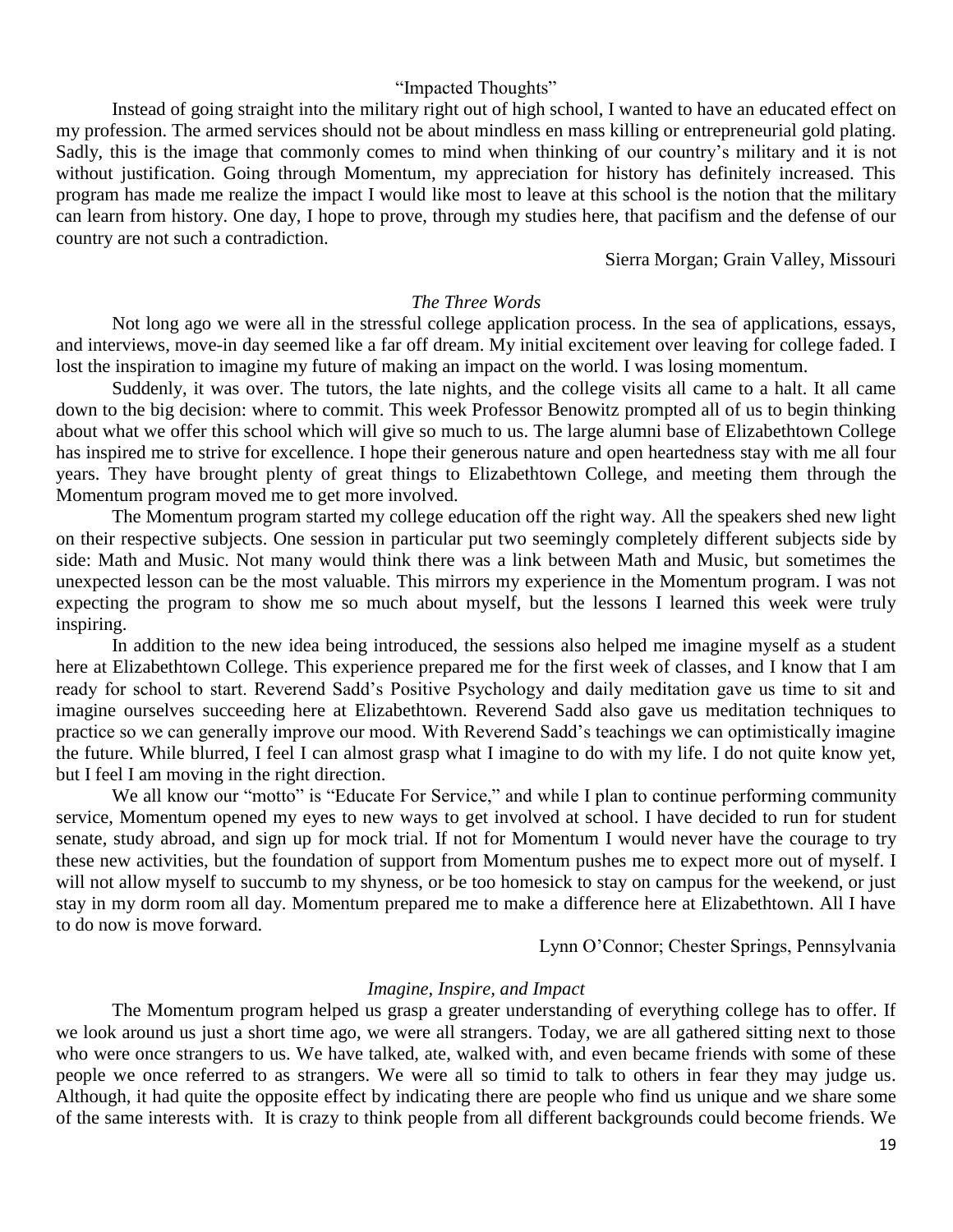all demonstrated respect, openness, and understanding towards one another. Our Kinesis leaders were able to break through our thick exteriors in the hopes of getting us all to see each other for who we truly are. They were role models to us and were able to help us through our journey since they had experience by going through the same process themselves. These leaders showed us it is possible to achieve excellence in college even though we may have faced obstacles in our past. There were so many small steps we took in order to grow as emerging college students.

I personally enjoyed the Momentum process. It helped me look at college in a new perspective. I can say I learned many new things. I was opened to becoming a better version of myself. Imagine, Inspire, and Impact were focus points during this process. I was imagining myself in the classrooms as a student of that study as the professors were explaining what the classes consisted of. Some classes showed me maybe I should reconsider my intended major. While, I found others caught more of my attention. I was inspired by the professors' enthusiasms about the courses they were teaching. They inspired me because they showed me we should be involved in a field of study we are truly passionate about. Momentum has positively impacted my life. It demonstrated that we are all equal. Also, how our past does not define who we are as people. I may not be the smartest student but by demonstrating perseverance I can achieve any goal I set for myself. I realized it is okay not to know what exactly I want to major in. The only way I am going to know what I am truly interested in is by taking classes in all different concentrations. A liberal arts college is able to provide one with a well-rounded education. Momentum was a process helping my transition into college so much easier. I am extremely grateful for having been given this opportunity. Imagine, inspire, and impact are three simple words with extraordinary meanings. When we are graduating together in four years, let us clap a little louder for those we started this process with.

Jessica Rinaldi; Broomall, Pennsylvania

# *College*

College. What do *you* think of when you hear the word, college? Through the Elizabethtown College Momentum Program, I have learned so much. One huge eye-opener for me is that this is nothing like high school. I am in college now and it is time to start thinking about what I want to do in life. One other thing I learned here is to do what you love. It may not be the best choice, it may not make me rich, and it may not guarantee me a successful career, but if it makes me happy, *really, truly happy*, isn't that all that matters?

Before I came to college, I imagined I would be studying all the time and free-time did not exist. Then, before I came to the Momentum Program, I imagined that it would be a leisurely 10 days. We would be classes, getting to make new friends and meet tons of new people and getting some tips on how to succeed in college. I was dead wrong. I learned through Momentum that the reality of how I will do all depends on me. How much and how badly I want to reach my goal all depends on how far I am willing to go for it. I imagine that my future will be bright! Momentum has taught me that I *am* willing to work hard and do what I need to reach my goals. The journey will not be easy. It will be long, hard, and filled with obstacles that may make me question *everything*! However, Momentum has given me the confidence to know that in the end, I will make the correct decision.

My inspiration comes in bits and pieces to me but my biggest inspiration is my mom. She always has and always will be behind me with every single choice I make and I thank her from the bottom of my heart. Another thing I learned from a certain Momentum questionnaire is that people who put me down, people who doubt, and people who I feel are in the way of my dreams all *also* inspire me! They are the ones who motivate me, and they make me want to *do* better and to be a better person. On our trip to Philadelphia with our Momentum group, one major thing we learned was that things are not always what they seem. So open your eyes and look at life in a different perspective and don't take it for granted. I know that I *absolutely* cannot wait until I can inspire others with all that I've learned. Not only from the Momentum program or the all the people apart of it, but also from everyone I have ever met.

Did you know that each person you meet touches and impacts you in a different way? This is what made me who I am today. I am just thrilled know that one day, I will get the chance to impact others the way others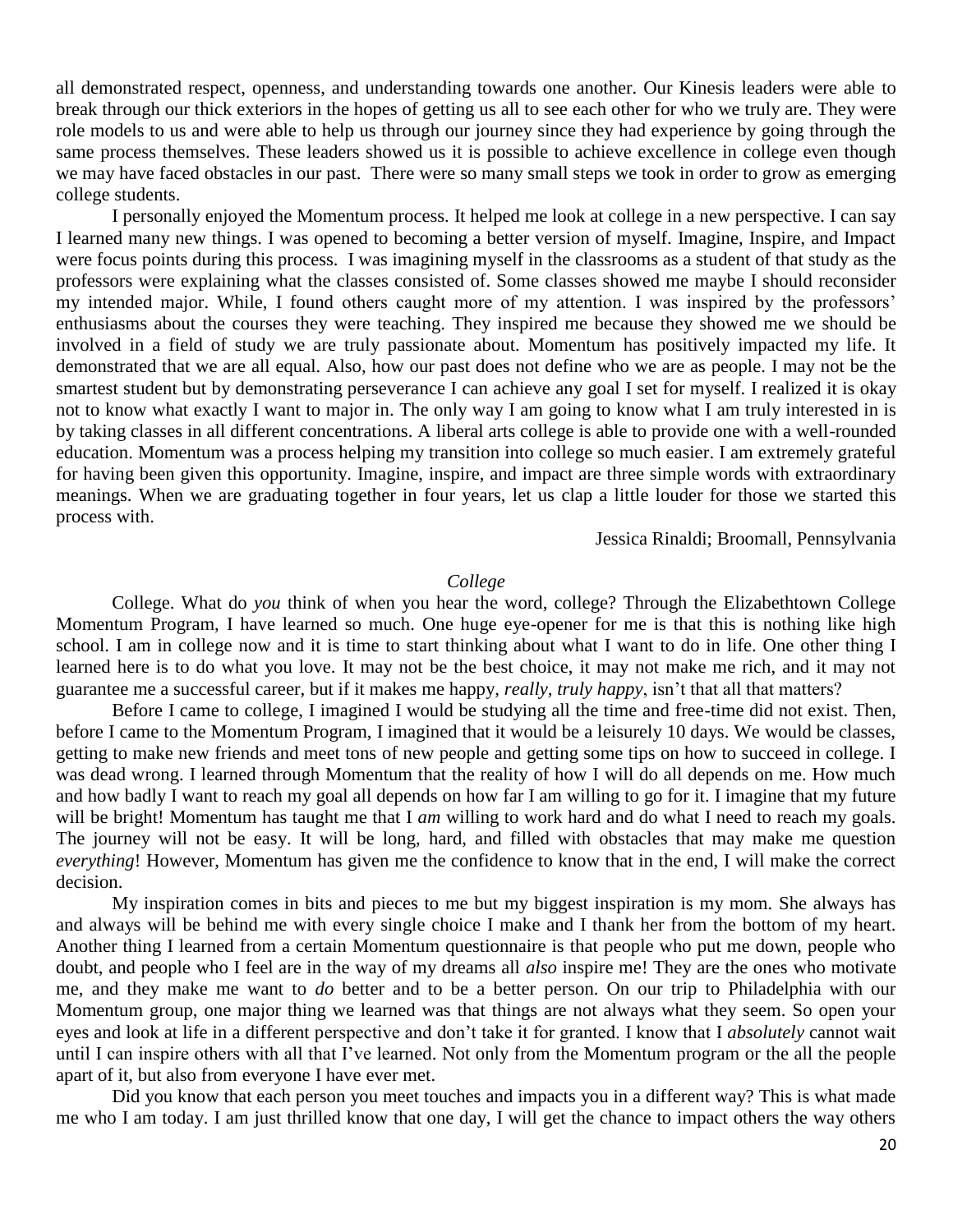have impacted me! To let others know that *anyone* and *everyone* can do anything they set their mind to; to let them know to reach for their goal and to never give up, even when times get tough. Remember, you "shoot for the moon, even if you land among the stars!"

Kierra Swisher; Jonestown, Pennsylvania

#### *Momentum: Imagine, Inspire, and Impact*

Imagine yourself in a giant city with buildings that touch the sky, you look at the people and they are all in jet black suits, and jet black ties. You are almost one of them; almost. They all have a brief case filled with a ton of money down by their side and they all walk past you giving you a look of disgust as you sit on the sidewalk and hold out a cold, silver tin can asking for money... You look into a puddle in which you call a mirror and you see your face dirty, with ripped clothes, hair matted, and you see that your own soul is tired.

In these conditions you will not last long due to disease and other health problems and you will look back and ask what happened? Where did I go wrong? You take your final breaths and realize you just died alone with absolutely nothing.

Isn't that awful? That truly is my biggest fear, not being homeless, but not having a thing to my name, and dying alone. Not being remembered. One of the activities we did here in Momentum was answer questions about understanding yourself and among these questions were what was your biggest fear? It took me a while to think what I was seriously afraid of and what I just told you what it was. There was a lot of internal reflection and time to think where do I really want to be in my life? How will I become successful and have a career and how could I provide for my amazing future family? And how can I serve my community and others around me?

Being in Momentum was a great opportunity for me to discover not only inspiration to lead my life, but also discovering the ways in which I can act on those ideas and leave an impact. Opportunity, was not bolded in the program given to us on the first day, however, it should have been. We were given the opportunity to see amazing historical structures and breath taking pieces of art in Philadelphia. Attending academic sessions at the college taught me all the opportunities the school has to offer us, so that we may be able to better serve our new community. I plan on participating in *The Called To Lead* program, Student Senate, and if accepted to be a Kinesis. My future will be shaped by these next four years for the better and I know this because I have been given the opportunity to attend Elizabethtown College and be a part of the Momentum program.

As an Eagle Scout, as a student and as a human being I will leave off with these lines, for these lines shape every decision I make in everyday life: "The fourth obligation of an Eagle Scout is to serve others, for a leader is above all a servant. The practice of the daily good turn leads the Eagle to a lifetime of service. He knows that only in giving of himself does he give anything of value." *Obligations of An Eagle Scout*

 I would like to thank you for the opportunity that you have given me to not only discover more about myself, but what I can become in the future. Thank you Momentum. Thank you!

Ramon Rios; Stroudsburg, Pennsylvania

#### *Momentum*

I have imagined what my career would be my whole life. I walk into the office every morning, organize my tools, and get ready to clean and fill teeth all day. It seemed so perfect to me! I never thought of the classes I would have to take to get there, and I never thought it really mattered. Until I realized I had have to major in a science, and I am definitely not interested in science. So… what will I do now? Stick out the science courses and be a dentist? Or maybe take a guess at an intended major and hope it all works out for the best. I thought about it, but those options did not really seem right. My first couple of days in the Momentum program, I was going to each session with the mindset this would be the day I found what I loved, and each day I still had no idea what I wanted to do.

Then my inspiration came when I least expected it, the morning before our Mt. Gretna trip; we were all gathered together, and started to discuss our intended majors, and if we really knew what we wanted to do. I started the discussion pessimistic; I felt that it did not really apply to me, because I had no clue what I wanted to do! Then Professor Benowitz explained the core requirements at Elizabethtown, and showed us all that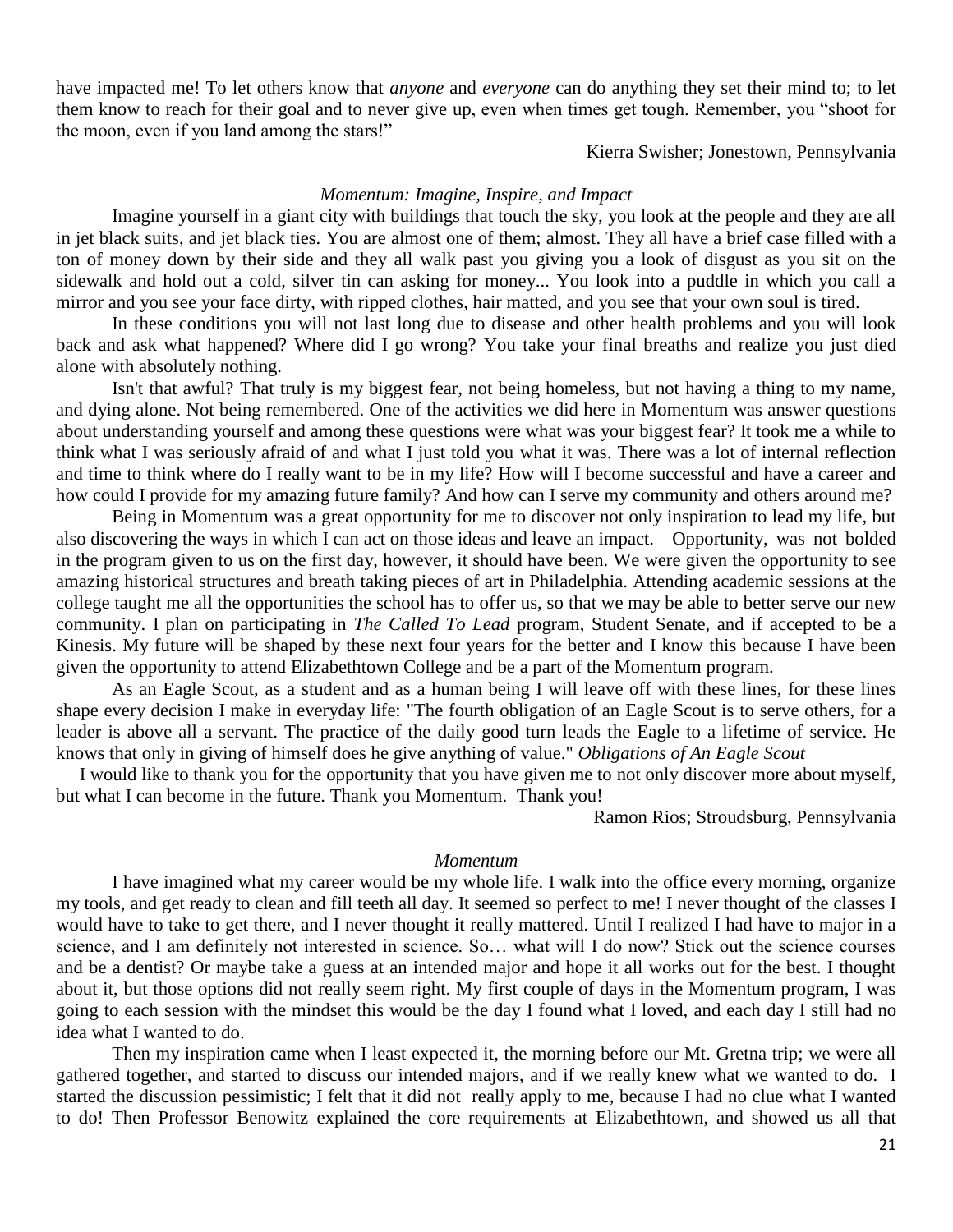whether we have a major or not, we need to take those classes anyway! I was automatically relieved because I knew that I still had a purpose here at E-town, and did not need a major to prove that.

The inspiration I received during that discussion had a tremendous impact on me, not only because it eliminated so much stress, but also because it inspired me to impact others. I feel like it is so important for kids going into college to know how important it is to truly care about what they are going to major in, and not worry about things like money or what their job will be; just find what they really enjoy.

I cannot begin to explain how thankful I am for my opportunities in Momentum. It is an experience I know I will never forget. I can be confident, I will continue to imagine, inspire and impact in the Elizabethtown community because of my participation in the Momentum Program.

Amanda Robbins; Elkins Park, Pennsylvania

#### *Momentum is Energy*

Bidding farewell to adored family members I stumble mindlessly into my future self, an abundance of fond memories stuffed deeply into my pockets, plenty yet to be made. I was peeled away from a bone-crushing embrace with my parents just a short while ago. Shortly thereafter the Momentum students are paired and set their sails to explore the campus; fresh students making fresh tracks.

New faces, new places; this college; brick buildings built upon education and service filled with old and new ideas alike, new minds. But this setting is so much more grandiose than I originally thought.

By this time I thought with undoubted certainty that I would know what I wanted, whether that be a choice of career, major, interests, or simply what to hang on my dorm room wall. But honestly, I am lost. I do not know what I want and I do not know who I am, but if I have learned anything over this past week it is that it is okay not to know.

Originally, I had entered the Momentum program with uncertainty. I had questioned what I had signed up for, who I would meet, and what I would do. In brutal honesty, I was scared to face my future, scared for the unknown; the various sessions questioning who I am and what I can do for Elizabethtown College further increased my anxiety. How am I supposed to give to a college when I do not know what to give myself? Personally, I have always wanted to be the best version of myself possible. But what good is it if I do not even know my current self? There are the questions the Momentum program answers, water balloons included. It allows ample opportunity to evaluate and reflect, to learn and think. The sessions I have attended provided me with an abundance of knowledge, an understanding as to what the college offers. From sessions given by various professors to times of meditation, I have been thoroughly inspired. Inspired to be myself under all circumstance and not allow others to dictate my choices. I am my own self, my own being. I have the ability to acknowledge my surroundings, as well as myself.

To me, this experience was one of thought, one of consideration and deliberation, reflection. For instance, reflection was prevalent in the trip to Mount Gretna. I had discovered hidden truths about myself that I may never have discovered if I had not participated in Momentum; truths in myself as well as in nature. The calm, steady sound of the raindrops as well as the solid, noticeable crunch of stones under my feet inspires me to withhold similar adjectives.

Reflection was also prevalent in the voyage to Philadelphia, a place in which I have not travelled to in several years. The majestic antiquity of the buildings knocked me off my feet. I stood at the base of several historical buildings, flabbergasted by the stories those buildings carry. There, I learned of a notable, inspirational man by the name of Benjamin Franklin. To be able to do what he did placed a resounding noise in my mind, a noise that cries for recognition, a noise that provokes imagination and inspiration. Obtaining insight as to such an ingenious man, as well as many others, would not have been possible if it were not for the fact that I was involved in the Momentum program. I now know what is possible, what is attainable, what is within my grasp.

On a similar note, the writing sessions with Professor Skillen allowed students a moment of reflection. To go back into the toy boxes of our minds and retrieve such cherished memories. To see what time has passed as well as where we are headed.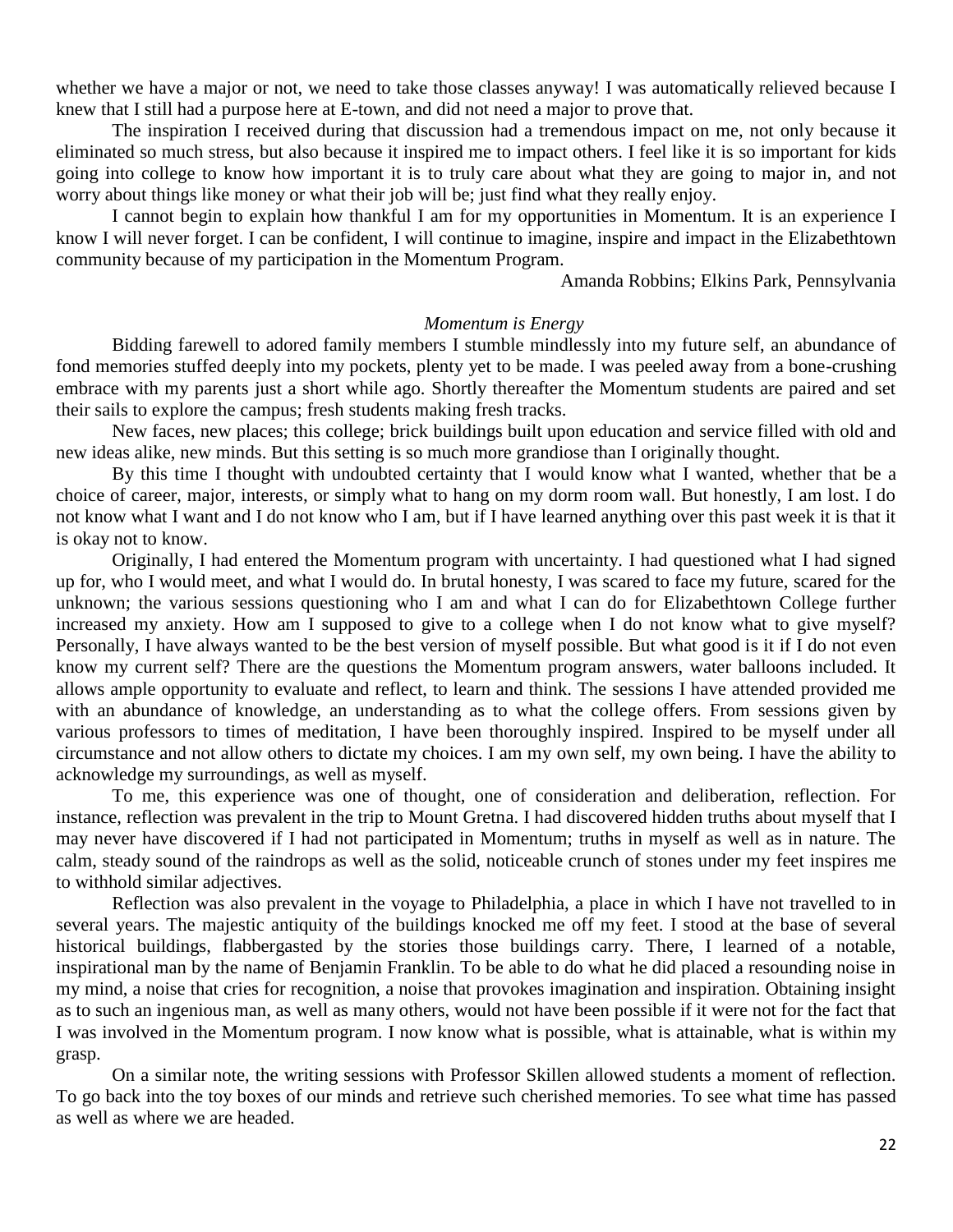Overall, the Momentum program is exactly what its name entails. Momentum is energy, a movement. We have given it a face; it has introduced us to ourselves, our future selves. It has reintroduced me to the importance of hope, inspiration, awe, serenity, gratitude, love, humor, and joy; it has introduced me to myself. Momentum has also introduced me to the speed of time. Time which has seemed to escape me all throughout my life, time in which I could have done something more, something value; something which I can, and will, do here. Although hectic at some points, it is definitely worthwhile. Momentum allows students the chance to take an early leap into their future selves, the great beyond.

Cassandra Rochelle; Randolph, New Jersey

# *Momentous*

On the day of my new beginning it rained. Torrential waters poured from the heavens in the attempt to impede my progress. The thunder laughed at me and the clouds spit bolts of brilliant yellow fire. The gray sky was deep and ominous, making me wonder if this new beginning was really meant to be. The voice inside my head is venomous, insolent, and petty.

It said that I would rue this day that I would fail and fall apart. This voice was not alone. All around me the voices of those I care for, as well as those I do not, seemed to coalesce in a cacophony of self-doubt. My mind was beaten and battered for the duration of my trip.

"You are going to be afraid," the voices whispered, "you are going to be alone and you are going to fail."

To say I was unnerved was appropriate. Not only was nature working against me, but my own mind as well. The questions I had never needed to pose began to work themselves to the forefront of my mind. "Will people like me?" I asked.

"Am I really right for this experience?" I mused.

The self-doubt ate away at my confidence. By the time I arrived at the precipice of my new beginning I was anything but myself. Yes, I was afraid, Yes, I was alone, and Yes, I was unsure as to whether or not I would ultimately fail.

Upon my arrival I was told that this process would be transformative, bond building, and barrier breaking. In my mind I doubted the successfulness of this program and the relationships that I would form. Surely I wasn't expected to interact with people who didn't understand me or my personal demons. So I put up a wall. Confident that no one would see through it, I set out on this so called "transformative" journey. I followed directions, listened to presentations, spoke cordially with those around me, and watched as my peers grouped themselves based on common interest and personality. I told myself that I would always be an observer on the outside looking in, but I was wrong. Without my consent a cohort of 42 distinct individuals started to chip away at my wall with every smile, every laugh, and every conversation I was included in. Oddly enough, they didn't even know what they were doing. My wall had become weaker and weaker to the point where all that survived of my doubts was a single personal issue. That singular brick was something was something that I was clinging to because, if I gave it up, I would have nothing left to lose. Even though I had begun to open up the last thing that I wanted to do spend an hour walking and talking about myself. I questioned whether or not they would see what I was hiding. Despite my doubts I chose a partner, a person I was sure wouldn't pry. When I vocalized my doubts she just nodded and said, "I won't tell, pinky promise." I talked with her and even remembered to really listen to her stories. She broke the last brick of my wall. One hour inspired me and made me happy. The voice of doubt was silenced by the many people who listened to my stories and told me theirs. Never again will those whispering voices of doubt truly hurt me, for I was inspired by my peers' confidence.

I often imagined before my transformation – or rather – my new beginning that I would do as most before me have done: give up my intangible dreams and settle. What would it matter if I did anyway? If I was making enough money, giving my time to help others, and living a healthy life would it really matter? Through the course of my journey I have come to realize that dreams and goals are reachable; the life I want to live is tangible. Settling is not living, nor is it the path to happiness. Happiness is where I have decided I want to be in every stage of my life. It will guide me to places that I have never been and ensure that I am secure in my endeavors. I must proactively reach for my happiness. Who'd have ever thought that the individuals I have met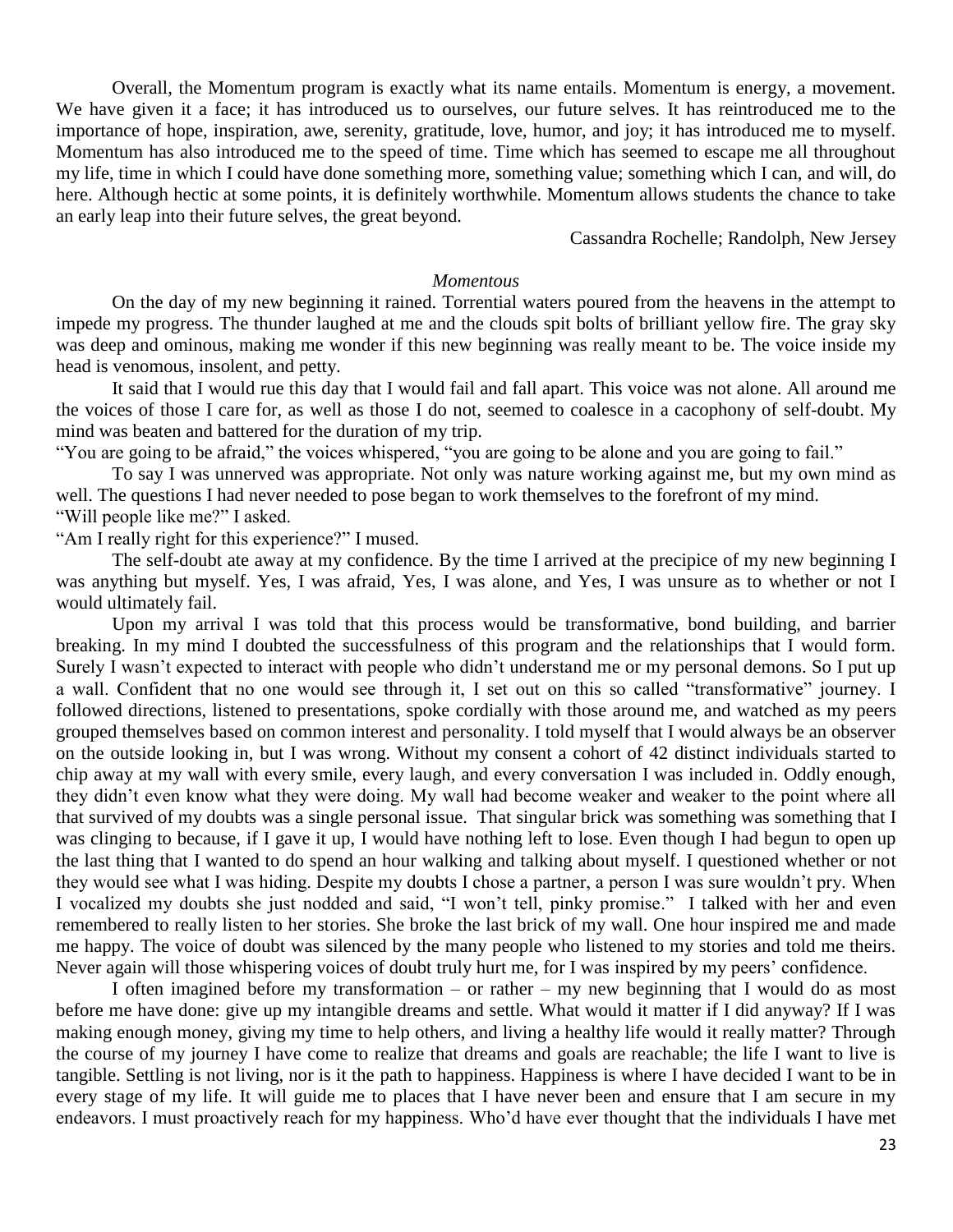would teach me to be more proactive with my life and take chances. I will never stop imagining, dreaming, and improving my goals.

The whispers in the back of my head have long since gone, leaving a silence that I need to fill with the positivity of myself and my peers. Positivity has awarded me the gift of knowledge. I now know what impact I want to leave on the world, people, and myself. Through my travels and my business I want people to be impacted by my positivity. If the happiness I feel pursuing my dreams is great enough I will radiate brighter than the sun. People will be drawn in by my warmth and optimism. Perhaps to others this might seem like a meager unfulfilling goal, but to me it's everything. An impact doesn't have to be large; it just has to be the catalyst to something greater. If, through my positivity, the voice of doubt in someone's head grows quieter – even cease to speak – than I have done my job, and that's momentous.

Mikaela Smith; Telford, Pennsylvania

# *I Am Inspired*

Every fall millions of high school graduates anticipate the big transition into college. They worry about fitting stuff into their dorm and making friends. All thoughts are centered on frivolous details to their upcoming four years, not even a mention of the decades to come.

When first arriving at Elizabethtown College, my thoughts were in the same place as my peers. Momentum helped me to refocus on bigger ideas. I started to observe things around me that led me to become inspired by everything Elizabethtown can bring me, notice the impact it can have on my life and imagine my future to come.

Despite its small residential campus in a suburban setting, Elizabethtown College offers much inspiration to its students. Before walking onto campus, I was already aware that Elizabethtown maintains the Core Program. However, attending academic sessions aided me in learning about subject areas within the liberal arts that I was not already familiar with. I was able to see how no matter where I find my interests, the possibilities are endless. On a non-academic level, I am inspired by the two-hundred acres making up the physical campus. There are pathways and greenery immersing the vicinity. Whether I choose to walk the paths, take in the fresh air by sitting on The Dell, or just admire the view of either from my room, beauty is found everywhere. Beauty is at the heart of what inspires me.

Besides the physical attributes, I was permanently changed by the Momentum Program. Momentum provided me with the confidence to feel comfortable with the campus. I can walk from one side of campus without feeling so timid about getting completely lost. Also, the tour of the community made me feel more acclimated with my surroundings. These new found securities will certainly impact my experiences at Elizabethtown. Off campus, the trip to Philadelphia made a lasting impact because it changed the way I look at the world. The visit to the art museum really taught me to look deeper than meets the eye. It is easy to see a picture when looking at a painting but, it means so much more when the message or story is examined. Without the story or message, the painting will ever be is a picture.

Lastly, my experience with Momentum has helped me to imagine a greater future. Though I do not have a clear vision of what my future will be, I now see that finding that out will be a part of the journey I have at Elizabethtown. From the resources I have been shown in the library to the soul searching of the hike at Mount Gretna, I have learned so much about the small things, I am now inspired to go on to learn greater things.

Overall, the Momentum Program has been a valuable way to start my Elizabethtown experience and the rest of my life.

Masha Tomkus; Gilbertsville, Pennsylvania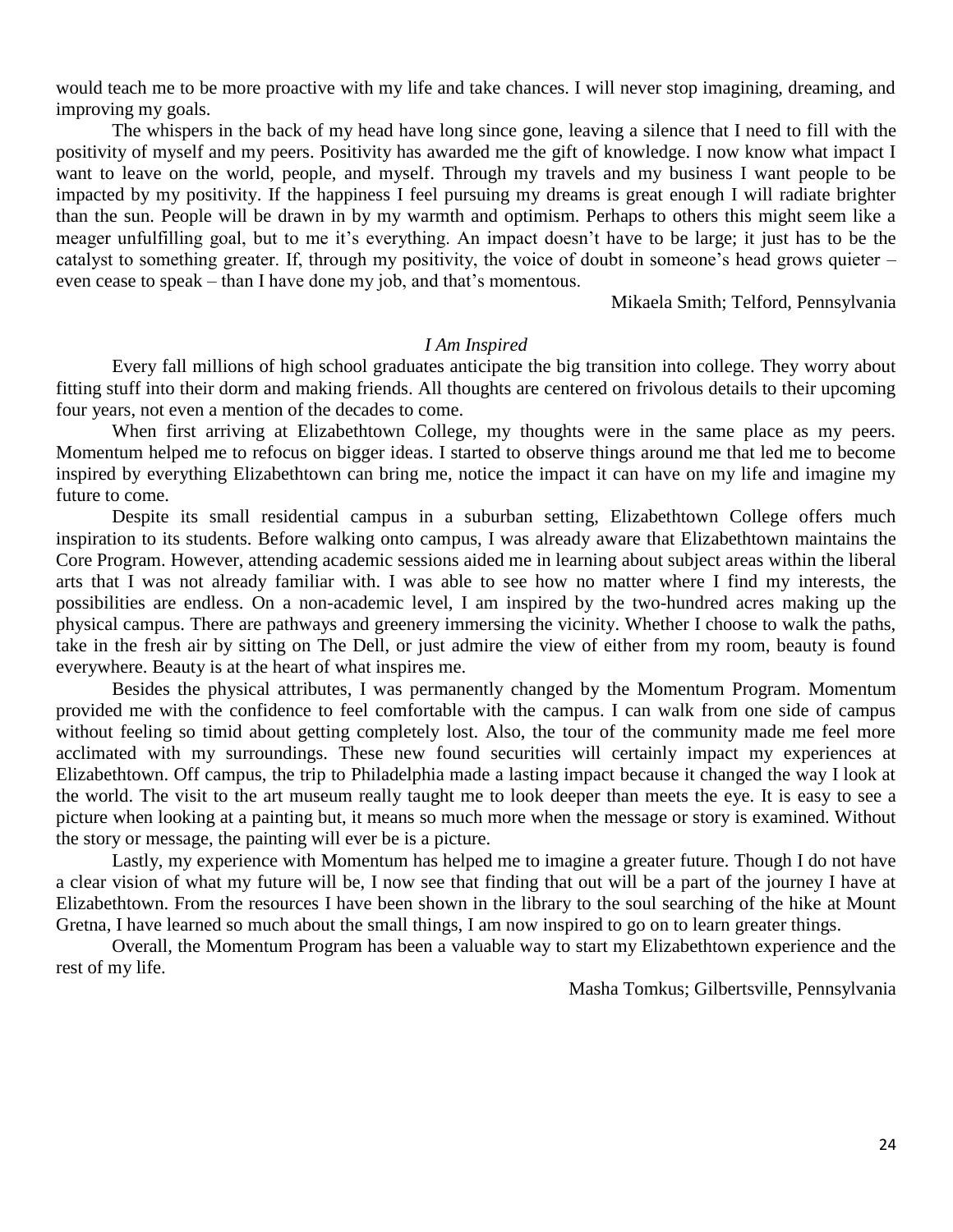#### *Inspirational*

Sitting at home on August  $12<sup>th</sup>$  trying to imagine what Momentum would be like was tough, but even still I was really excited for it to begin. Immediately as I arrived on campus I was met with nonstop activity. I quickly realized we would be doing things all day, every day. And I loved every jam-packed minute of it. Before I arrived, I imagined a handful of people with whom I wouldn't be able to relate with and with whom I wouldn't be able to form any sort of serious bond. Instead I was met with forty-two amazing individuals who I was able to get to know and learn with, and who I will never forget.

The trip to Philadelphia was definitely enlightening; being able to see all the art, architecture, and history located within the city really allowed me to imagine the historical figures in their native setting and time period. I could envision them working hard and fighting for what they believed in. I imagined what I would do and where I would go with my life before Momentum, but never with as much excitement, hopefulness, and enthusiasm as I do now. Now I am more easily able to imagine myself doing great things for my own life and for my community, as well as my community of peers at Elizabethtown College. And that imagination can be a very powerful tool.

Being in the Momentum program has offered me more inspiration than any other life experience I have ever had. Being able to meet with various Elizabethtown faculty members has greatly inspired me in ways I did not think were possible. Witnessing them speak to us about their area of expertise with such interest and genuine excitement showed me it really is possible to be passionate about one's work. I know each Momentum student vividly recalls Professor Waters yelling to us about how in love with poetry he is. But he also told us how he sincerely hopes one day we will be as enthusiastic about our field of study as he is – whether it is poetry, biology, math, or anything else. This is something which truly did inspire me. I want to do something in college and in life that gets me as excited and fired up as poetry did for Professor Waters.

Professor Benowitz also served as a huge inspiration for me during the past week of Momentum. When he spoke to us in Leffler Chapel about finding our calling in life and pursuing what interests us and finding our strengths, I tried to really take this advice to heart. All of us know college is expensive, so we need to make the absolute most of our four years here and *learn.* Professor Benowitz truly reinforced this fact in me, and it has inspired me to follow my heart and do what I want with my life and my time here at Elizabethtown.

It was not just the professors who have served as inspiration for me during the Momentum program. All of the truly awesome people that I have gotten to know, as well as those I have not quite gotten to know, have given me immense hope for the future. If this group of forty-two Momentum students is representative of the Class of 2017 as a whole, we are going to have an incredible impact on the college. My peers in Momentum have honestly inspired me to do great things not only for our class and for our college, but for my life and my career as well.

The Momentum program has had a serious impact upon my life and the way I view the college experience. The preliminary learning experience I have received throughout this past week has allowed me to more clearly imagine a successful future for myself, and inspired me to make this a reality. Each of the professors, my peers, the Kinesis, the seminars, the Socratic dialogues, the movies, the games, the activities, the Philadelphia trip, the Mount Gretna hike, and even the impromptu football game have all left a mark on me and my future. Momentum has honestly made me want to have my own impact upon Elizabethtown College and beyond. It has strengthened my desire to better myself to make the most of college and enrich the lives as others as well as my own. Learning more about Elizabethtown and its history has gotten me really excited to get started with classes once the Momentum program comes to a close. I will never forget the time that I have spent here with all of my peers in the Momentum program, and I will forever value the experiences I have shared with them.

Kiefer Weis; Reading, Pennsylvania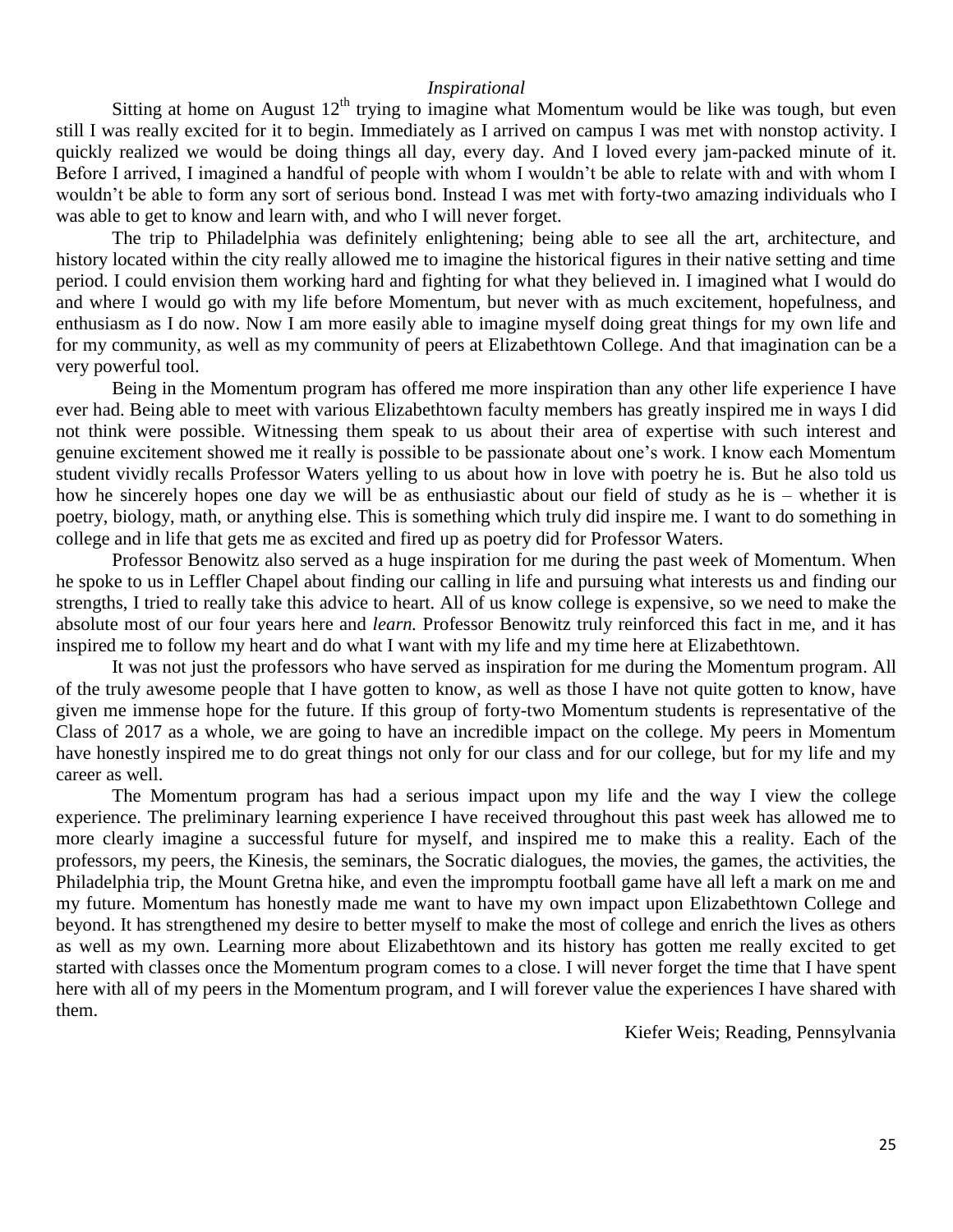#### *Growing*

Being a part of the Momentum has truly been amazing. I have created long lasting bonds with people and have learned so much just within ten days. I would have never imagined myself being here and I am so glad I am. Momentum is not just about going to seminars or trying to get an extra head start before the rest of the freshmen class- it is about growing and becoming the person you want to be. Before coming to Elizabethtown, I will admit I was terrified, but after experiencing this wonderful program my fears have gone away. I have met so many extraordinary people and learned so much it almost seems unreal!

Momentum has made my college transition so much easier and I could not be more thankful. This program had inspired me to pursue my dreams and be the best person I can be inside and outside of the classroom. Every person brings their own unique personality and it makes it hard not to fall in love with every single one of them. Not only were the Momentum students fabulous but the Kinesis are very welcoming and treated us as equals and not little freshmen.

Momentum is a wonderful program which has impacted me in so many different ways, from meals with the group, the field trips, and the memorable nights with discussions with friends, I have made relationships that will last a life time. Every student should experience this program. It is an experience you will remember forever and I fully support the continuation of Momentum for years to come.

Gabi Weisfeld; Swarthmore, Pennsylvania

#### *Imagine, Inspire, and Impact*

As the sky erupted in brilliant shades of pink, I stood on the football field with tears in my eyes. Fireflies surrounded me, while the faint sounds of "Congratulations!" filled the air. This was the day I graduated from high school, and thoughts were racing through my mind. I couldn't help but realize that in a mere month, I would be flying off to Elizabethtown College as a blue jay. The sun began to set. My K-12 era officially came to an end. I began to imagine how different college would be. The sun set below the horizon, and the stars began to appear. I smiled to myself. How wonderful would it be to find inspiration through imagination, and make an impact during my stay at E-town? At that moment, the stars couldn't have shined any brighter.

When I first arrived for the Momentum program, I came with this philosophy stored in my mind. At dinner, Professor Benowitz began talking about the importance of architecture around the campus. I began to notice my surroundings, and how it portrayed the mindset of a scholar. While walking around Philadelphia, I once again noticed the essence of eustyle and the reflections of Paris. Witnessing all of this beauty, I imagined the lives of Thomas Jefferson and Benjamin Franklin, and how successful they were. Besides their work ethic, their environment shaped who they were, as they created their own. The experiences I had during Momentum shaped my imagination for the better, and will ultimately result in success. As an inspiring humanitarian, I imagine myself achieving this.

Without imagination, it is impossible to obtain inspiration. By keeping an open mind, I found myself being inspired each and every day. I appreciated all of the lectures and was astonished to discover how religious studies can relate to physics. One thing that stood out was the Mt. Gretna trip, and going to the art show. Many artists quit their occupations to fulfill their dreams. Not only did they keep an open mind, but they reached for the stars and created beautiful work by doing so. Courageous people like that deserve more praise, and should be looked upon as inspirations. In life, you need to be inspired in order to move on to bigger and better things. We need that force, that momentum, to grow as individuals. Over the course of this week, I became inspired to follow my dreams, and to simply be happy.

Although we might have a plan, we must put it into action. Above all else, the most important rule I have acquired from Momentum is to make an impact. As human beings, it is our duty to use our knowledge for the benefit of others. Always remember that you are the author of your own story. When I was a freshman in high school, I had no idea what I was going to do with my life. I was incredibly shy and uncertain of my fate. Discovering my passions of academics and social justice was like finding a galaxy; filled with a vast variety of stars. I challenge all of you to be shooting stars; always beaming and always moving forward, for a brighter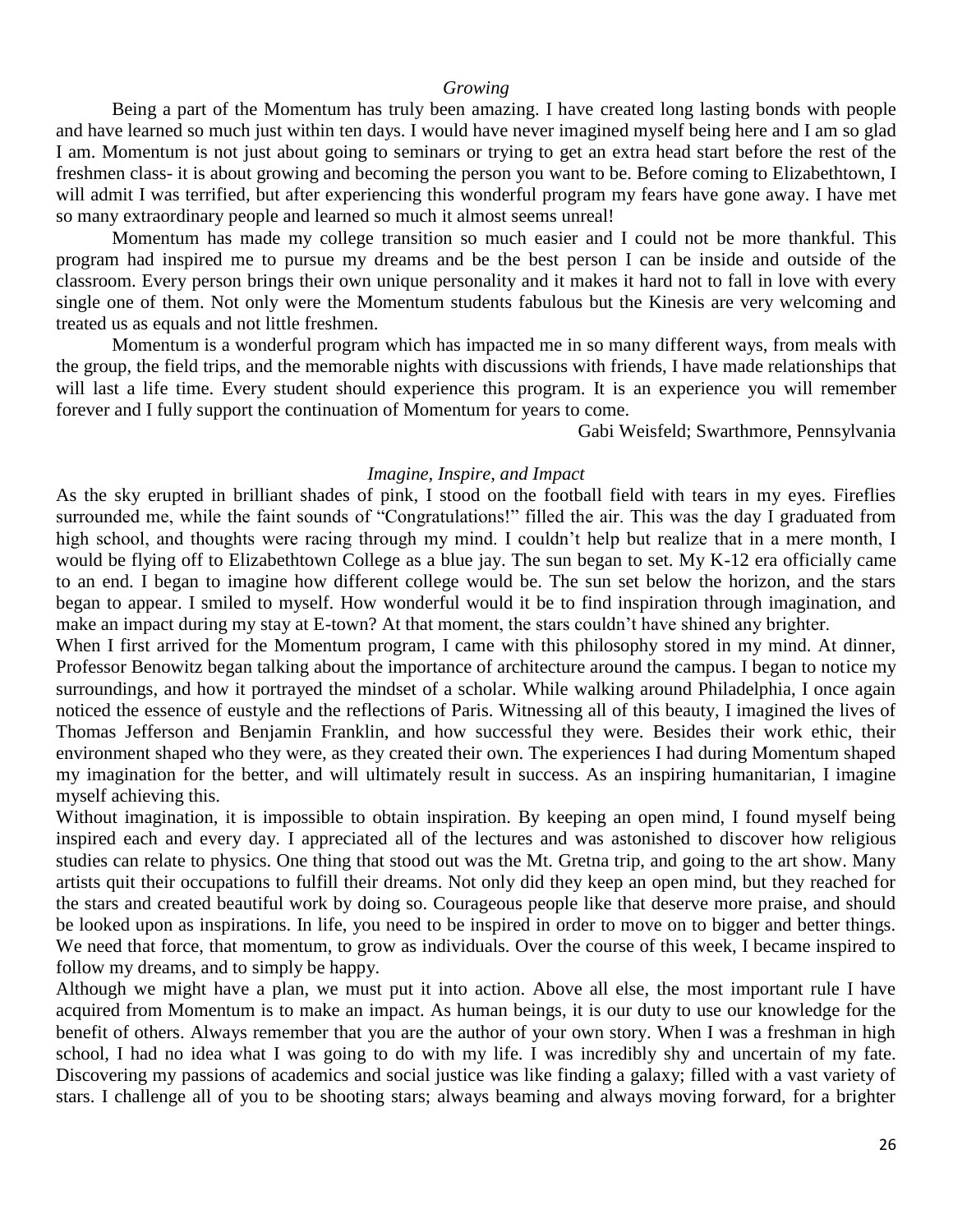tomorrow. As a confident young woman, I will excel here at Elizabethtown College, and I will make an impact by helping out others in any way I can. What about you?

Allison Wormann; Forked River, Pennsylvania

# *Momentum: Imagine, Inspire, and Impact*

"Momentum – the impetus gained by a moving object; something gaining speed." A lifeless definition that can be found in dictionaries around the world. But throughout this week, we each breathed life into this 10 word definition. We gave Momentum a physical appearance – a face. Here, on a wet and groggy morning at Elizabethtown, we put the words of momentum into action, and collectively we closed the book of the past and opened a new, blank book for the future.

If I were to title the first chapter of this new life book, it would have to be "Momentum: Imagine, Inspire, and Impact." We may have had key words each morning during meditation, but no words compare to those three, Imagine, Inspire, and Impact; words that we have heard echoed each day of the program.

So, what stories and events were recorded in this chapter? And how do they fit into the three catch words of the program? For me, I would tell the story of moving into my dorm, imagining my new life as a college student. Imagine. I imagined a fresh start and the opportunity to meet new people and make lifelong friends. Imagine. I imagined the doors to my future to be unlocked, and that I could grab my passions by the wing and ride them into the future. Imagine. And so the first of the three words clicked for me. Momentum is more than just imagining your major and possible career; it's about imagining a whole new life – a rebirth, a spring.

It was also during these few days we spent together that we were inspired, each in a unique but highly profound way. Some were inspired by the morning meditations, while others were inspired by the beauty in nature at scenic Mt. Gretna. As for me, the writing workshops with Dr. Skillen served as the best source of inspiration for me. I have always loved English and writing, and the workshops reignited my passion for the subject. And the infusion of visuals into the workshop really connected with my love of film. But inspiration can also be found in the hidden aspects of Momentum. When inspiration came to mind, many probably thought of the activities and numerous lectures. But how many of us thought of the Kinesis? The Kinesis probably inspired me the most because they each show a glimpse into our future life at E-Town. They showed us kindness and welcomed us to this brand new chapter – putting momentum into action. And for that, they each deserve thanks.

But perhaps the most powerful word of the three is saved for last. Impact. This is a word that makes people think of something profound that causes change. Surely we cannot change and be impacted in only a few days. And yet, through Momentum, we are. Whether it is in the Socratic Dialogues or the self-reflection at Mt. Gretna, we are impacted. I can honestly say that the Momentum Program has had a positive impact on me. Through this program, I finally settled on important decisions, like my major and my future career. I made a successful transition from my home in little Port Carbon and adjusted to this new college life. I made friends that will last a lifetime and was exposed to a variety of academic subjects that opened my eyes to the world at large. Momentum impacted me, and one lesson I learned in this program is that impact leads to impact. Momentum impacted me, and now it is my time to impact Elizabethtown with the confidence this program gave me.

But in a couple days, we write the concluding paragraph of this chapter. However, this has been a great and fulfilling chapter and a wonderful start to our new life book. And now, boldly we will step into Chapter 2, "College: Freshman Year – The Official Start" together, and thanks to Momentum, its three key words, the participants, Professor Benowitz, and the Kinesis, I am sure it will be a joyous and memorable next chapter.

Eric Yoder; Port Carbon, Pennsylvania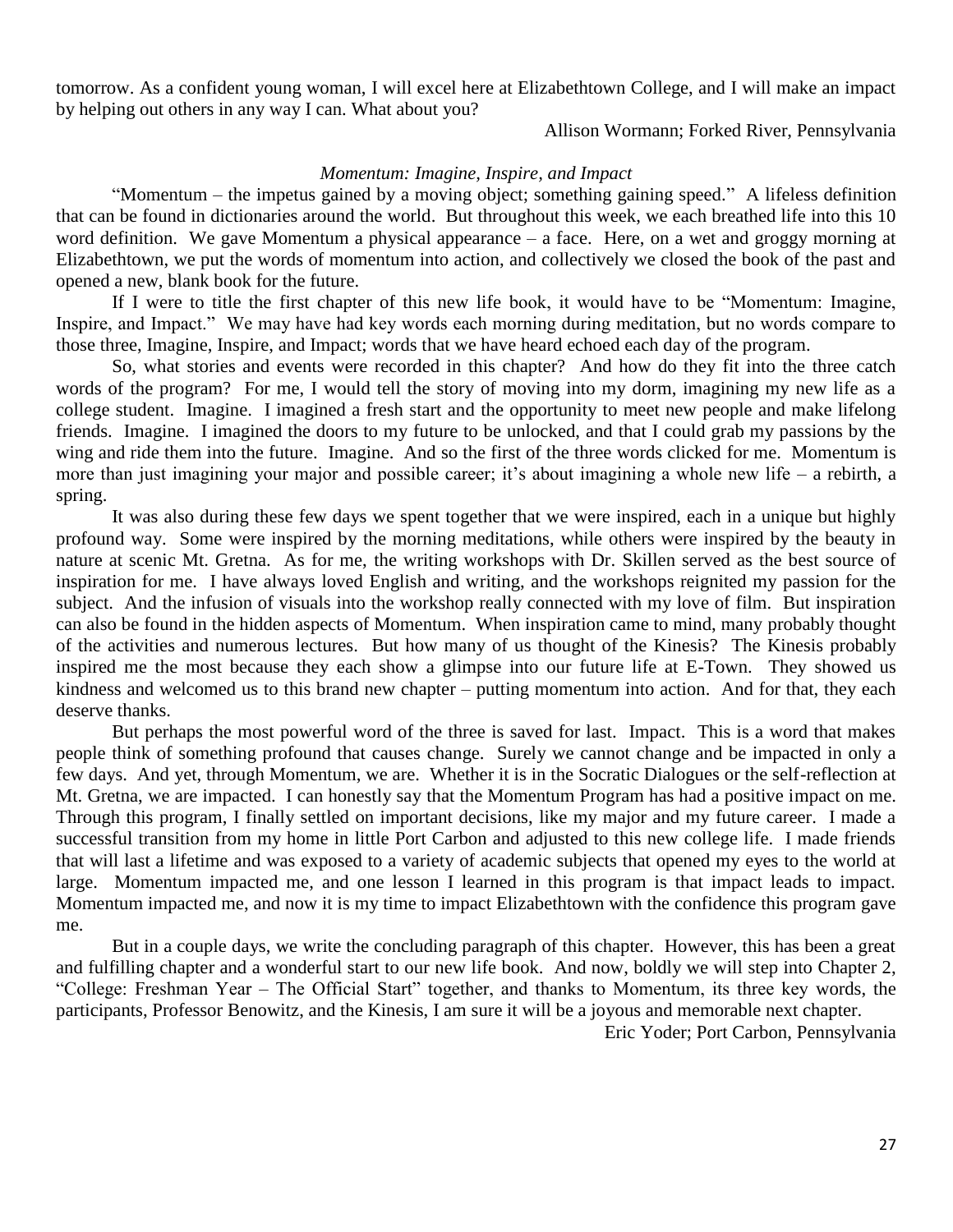# KINESIS REFLECTIVE ESSAYS



Leadership is a word that takes on many different definitions. As such todays leaders all have different ways in which they choose lead. The word kinesis, which is the energy behind an objects momentum, is the perfect word to describe the peer academic advisors of the Momentum Program at Elizabethtown College. As a member of the Kinesis Peer Academic Advisors this year I gained the sense that we really were there giving the program participants the energy they needed to begin their momentum into college life. The program participants seemed to gain more and more energy and confidence as the program continued, which I attribute to them seeing the energy coming off of the Kinesis Peer Academic Advisors.

Being a Kinesis Peer Academic Advisor allowed me to develop my ability to lead through inspiring others to reach their potential. I believe that the example that the Kinesis Peer Academic Advisors, including myself, have allowed the program students to imagine them being able to be leaders like us. Furthermore, that they were inspired by our example, and intend to use what they imaged and were inspired to do to make an impact in our campus community. In setting an example for the students, and allowing them to begin to develop their own leadership skills, my leadership skills were able to develop and accommodate to those of a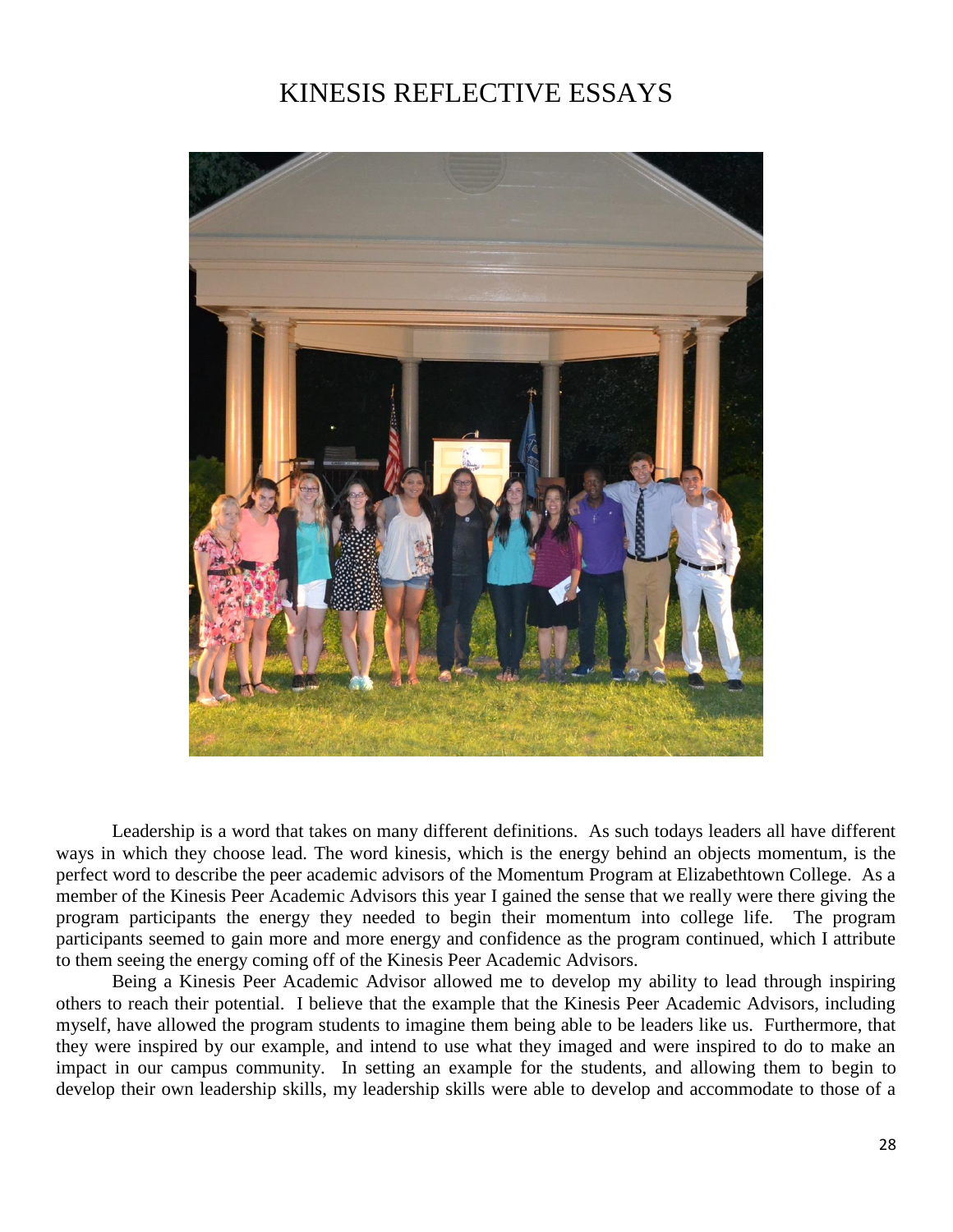mentor. These skills will translate well into my being a mentor for my advisees during the school year. Furthermore, these leadership skills will be useful skills for me in the future as a teacher.

As a Kinesis Peer Academic Advisor during the ten days of the Momentum Program I also found myself gaining more confidence, and able to feel comfortable as a leader. I personally believe that leaders need to have confidence in themselves and their leadership ability, as that trait will allow them to feel comfortable being in a leadership position. By being a leader with the Momentum Program I was able to practice my leadership skills to gain confidence as a leader, both with the program and in a general sense. As well I was able to listen to the sessions that had given me the confidence I needed to begin college life a year ago, which once more added to my confidence as a leader and as a college student.

Overall, both being a part of the program this previous school year, and being a Kinesis Peer Academic Advisor this year have influenced me as a leader. This past school year I gained the confidence to start becoming a leader, including organizing a bake sale to raise funds to help endow the ALANA Scholarship. Now I plan to continue my leadership in the program as a Kinesis and working with already established fundraising events and new once. I will also take my leadership skills into other campus activities including continuing to be involved with Called to Lead and other clubs on campus and stepping up to leadership opportunities in those groups.

# *Sara Poole; Derwood, Maryland*

Imagine, Inspire, and Impact; just one year ago I heard these three words and honestly, I never thought the Momentum program would change my life. Last year the routine of being a college student became more comfortable and I give all the credit to this program. With the rough transition most freshmen have to face, it is reassuring to realize there is someone who would always be willing to put in extra amounts of effort to pull you through. The experience I had with the Momentum class of 2017 was extraordinary. Although, this time around I was a Kinesis, the experience left a lasting impression once again. In the beginning I was filled with anxiety and nervousness as I contemplated whether or not I knew how to take on the role as a leader, but eventually I understood how to balance the responsibility. Surprisingly I found the multiple varieties of sessions that were presented gave me strength and expanded the skills I felt were lacking and weak. I learned leadership skills cannot be forced and it is not something you automatically develop, but rather a skill you water and watch grow.

The civility sessions with Associate Dean of Students Stephanie Rankin really helped expand my mindset on how I should listen and converse with others. One tip that I will always remember is instead of thinking up a response in my head when talking with someone else, I will engage one hundred percent and pay attention. Before I was a Kinesis I really doubted whether or not I could be a leader and if I had enough confidence to emerge myself fully in the Momentum program. When the Kinesis had to lead the group book discussions, I figured out how to handle myself in a way that could lead without coming off in a negative way. Some people accidently handle themselves in a way that is superior which can be a turn off, and some can act disengaged; but I did not want to come off that way. I learned from being with the Momentum students, as a leader you need to gain respect and respect others. You cannot favor or single anyone out, but instead treat everyone equally and fairly. With these things in mind, I was able to get to know all the students and really treasured the time I had with them.

Before the ten days, I was contemplating if I had what it takes to be like the Kinesis I admire, and I really saw the change in my leadership skills in such a short time. I now am seeking leadership positions inside the school and in the community so that I can become fully rounded in all the skills I do not use or do not know I have. The words imagine, inspire, and impact will continue to have an influence on me throughout my years in college. Last year, I really enjoyed Professor Benowitz's sessions when he spoke about academic advising and also when he informed us about making our mark on the world. I strongly believe that if it was not for those sessions, I would not have changed my career choice and followed what I wanted to do. The Momentum Program has inspired me in many ways, it has helped me imagine myself as a leader and to try hard to accomplish goals I never thought were possible. Lastly, it has impacted me to become someone who is motivated, and someone who is eager to learn and willing to share my knowledge with others. Our college motto is "Educate for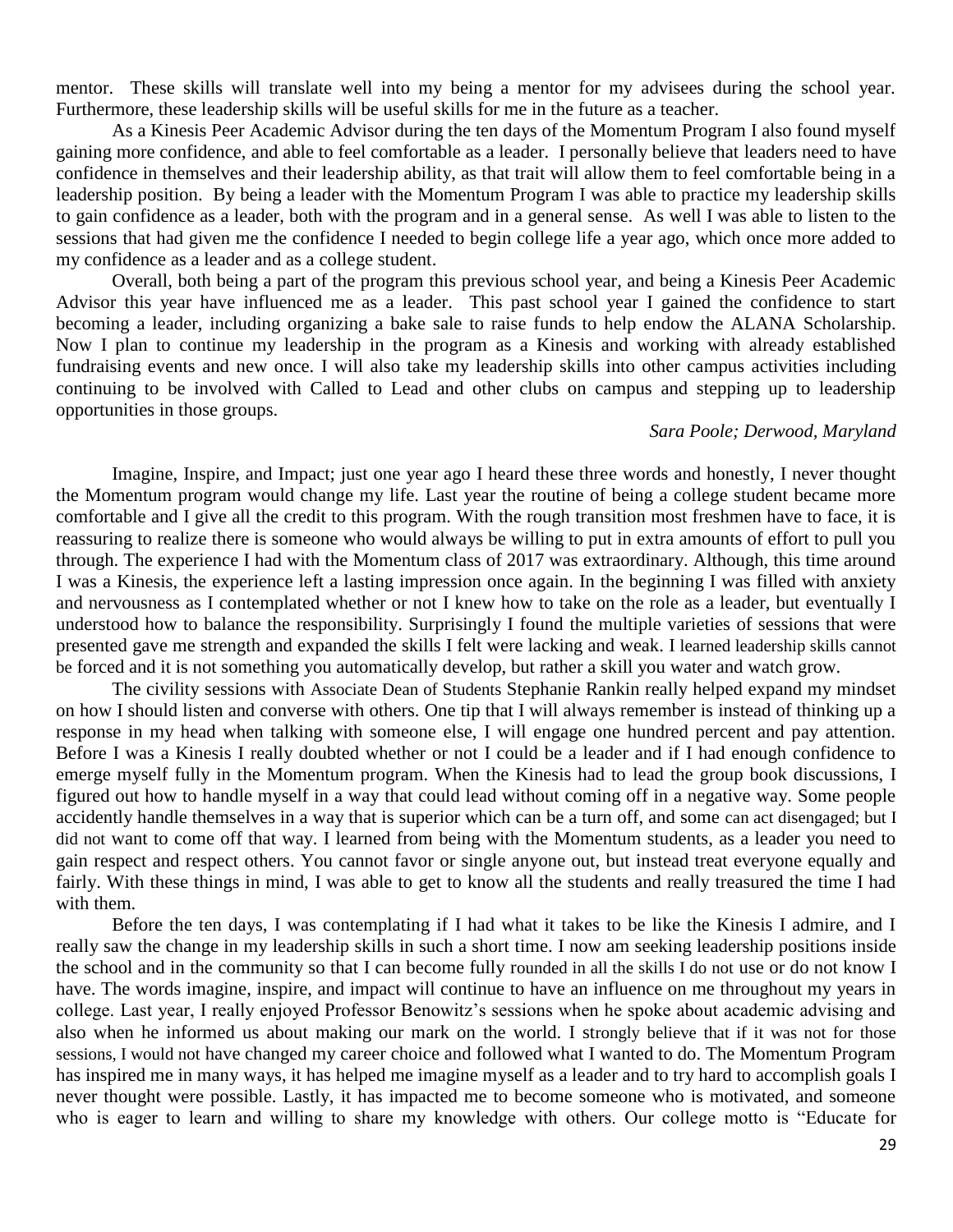Service," and I have learned that this college has made leaders out of many of its students, and I want to be one that goes far and is remembered. If it was not for the Momentum Program, I would not have this mindset today. *Alysha Lilly; Elizabethtown, Pennsylvania*

After the third round of the ten-day portion of the Momentum program, I have learned many interesting things about other students and myself. Each group I have been involved with, whether it be my first group as an incoming freshman or my third as a junior, has had a personality of its' own. The Momentum class of 2013 has a special place in my heart after the last ten days. Their maturity and passion inspired me to be a better leader and mentor to them. It is something that is difficult to put in words, but I feel as though the new students were affecting me as much as I was trying to affect them. They made me think about what I wanted out of my life. As they questioned their futures, I found myself looking back and wondering if I had made all the right choices in my life. I came to the obvious realization that I cannot change my own past choices, but that I can certainly push my new first-year friends in the right directions. I understand that the point was not for me to make friends, but this year's group is not like any of the older cohorts. I felt more of a connection with them than I even felt with my own group when I was a first-year student. I imagined myself in their shoes over and over again throughout the ten days and I imagined a group that could take over Elizabethtown College. In their shoes, I saw myself entering the masses of students on the first day of classes and not being nervous. Actually, as a first-year in their position I would feel comfortable in all the tumultuous action that comes with the start of fall semester. Now, as I write this reflection on my time with these new students I am surprised at how fond my feelings are for them all. I see the students wandering on their various paths around campus and I can only feel proud to see how at ease they seem. I don't attribute their comfort to my individual leadership, but more to the leadership of the entire Kinesis group. We all work so hard to back each other up and make things run smoothly and before we even realize it our interactions with the first-years evolves into this complicated relationship made up of trust and friendship. I have done a large amount of soul searching and reflecting in the last two weeks and my growth came without me even noticing it. I think I have made a large impact in our small Momentum community but just hearing the things they have to say about our group of leaders always confuses me a bit. I go into each new year with my own fears and expectations, but this year's first year group was like no other group I've been a part of at Etown. I learned so much from them and I know from the way they carry themselves now that the Kinesis leadership made a huge difference for forty-four nervous young adults. My development as a leader in the past two weeks could not be measured on how I feel I have grown, but the impact this new group makes on our campus and on society thereafter. And in the upcoming years I think Elizabethtown College will flourish with the students Momentum is sending into the community this year thanks to the leadership of the Kinesis mentors as well as Professor Benowitz.

*Miguel Ruiz; Philadelphia, Pennsylvania*

The 10-days of Momentum 2013 really reinforced for me how my leadership style is to lead by example. There were many different leadership styles reflected amongst the members of Kinesis, none of them wrong, but all of them distinct. Some of the Kinesis felt more comfortable with giving commands and telling the students what to do, where others of us were far more comfortable with showing the students what was expected of them through our own actions. One example of this is the usage of phones in the sessions with the different professors. While it is easy to tell the students to put their phones away and pay attention, it is a little more difficult to set that example yourself, and resist the temptation to pull your phone out, especially when the sessions are not directed towards you. There were members of Kinesis who were fine with telling the students not to have their phones out, but I feel when the kids saw that myself and the other Kinesis were following the rule and keeping our own phones out of sight, it made them realize we were doing exactly what we expected of them. I know for myself it is a lot easier to follow a rule if the person who told me to do so is following it, too.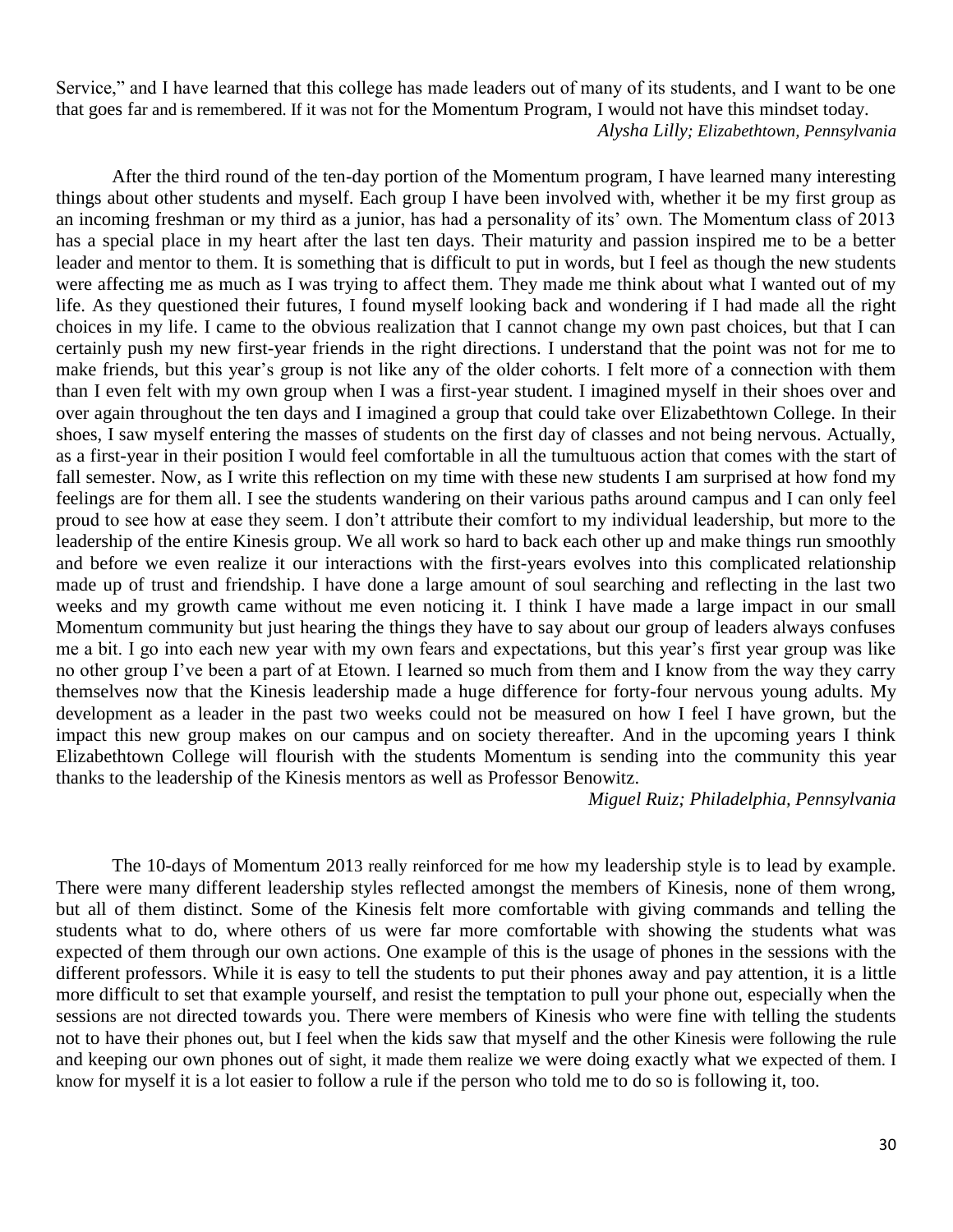Overall, throughout my experience as a Kinesis for the past three years, I have really learned how I best work with people, and also how my leadership style fits when interacting with people who lead in different ways from myself. I will always be grateful to those leaders who are willing to give orders and commands, because while I will do so if I need to, I prefer to simply set the example and allow people to follow it. I have learned that I do not need to be the "head" or "main" leader, I am fine following up behind whomever has the wheel, and showing people how to follow through on the directions they have been given.

#### *Kenya Elliott; West Chester, Pennsylvania*

This has been my third year as a Kinesis leader for the Momentum program, and I feel as though my leadership skills have greatly increased due to this program. The first year I was a Kinesis was my sophomore year of college. There were juniors and senior Kinesis leaders as well, so I was leading the freshman, but still learning from the upperclassmen. Last year I was a junior and was able to learn from my previous mistakes, but there was still room for growth. This year being my senior year I have felt like I really have grown greatly as a leader. When there were questions asked people looked upon me and I was able to find solutions for the problems that occurred. In previous years I may not have known the proper ways to handling certain situations, but over the years I have been able to mature and handle situations in a much more professional manner. We have had a great group of incoming freshman this year, and through the ten days of this years Momentum program I feel like I inspired many of the students. Being a senior many of them look up to me and ask questions on how they can become leaders and be successful throughout their college journey. There is no feeling like knowing that you have played a role in a student's life that will help them to achieve whatever goals they may have. They see us Kinesis as major leaders on campus, and in only a ten days time they too ask how they could become Kinesis so they can impact a students life the same way they feel we have impacted theirs. It is almost unreal that this is my last year being involved as a Kinesis leader, but I hope that throughout the remainder of my senior year I can help impact not only the lives of Momentum students, but also the Elizabethtown College community as a whole. The lessons and experience that I have gained from participating in this program and being a Kinesis leader is priceless, and I hope that the impact of the Momentum program continues so anytime I come back to visit the campus I can hear the success stories of the Momentum program and the impact that it continues to have on the school and its students.

#### *Kian Spady; Lansdowne, Pennsylvania*

I was over joyed last year when I was chosen to be a Kinesis for the Momentum program this year. I had been so happy and learned so much last year that I could not wait to give back to the upcoming class this year. Through the training sessions last semester I gained new information on residence life, conduct issues, and ways to help the new students with tutoring. When I returned to school as excited as I was I also was a little nervous. I usually am not the first person to say "hi" but I realized that these students are probably more scared then I am and I should make it as easy as possible for them to transition. I made sure that said "hi" to every single person and make them feel welcomed. Having become a Kinesis I learned how to be a more outgoing person, which is a good leadership quality.

The Momentum students seemed to be very open once I talked to them first. They asked for advice and talked to each other very easily. I feel that it is very important to be able to talk to each other because the students need to be able to talk to their mentors. The students I think are very comfortable with all of us and they were able to talk to the Kinesis very easily. I definitely think I have grown as a leader during these 10 days through creating bonds with all the students by being and nice and respectful to each one of them, and there by receiving it in return. I think for you to be a leader you need to be an example of how to treat others and how to help others so others will follow.

*Michaela Lehane; Sinking Spring, Pennsylvania*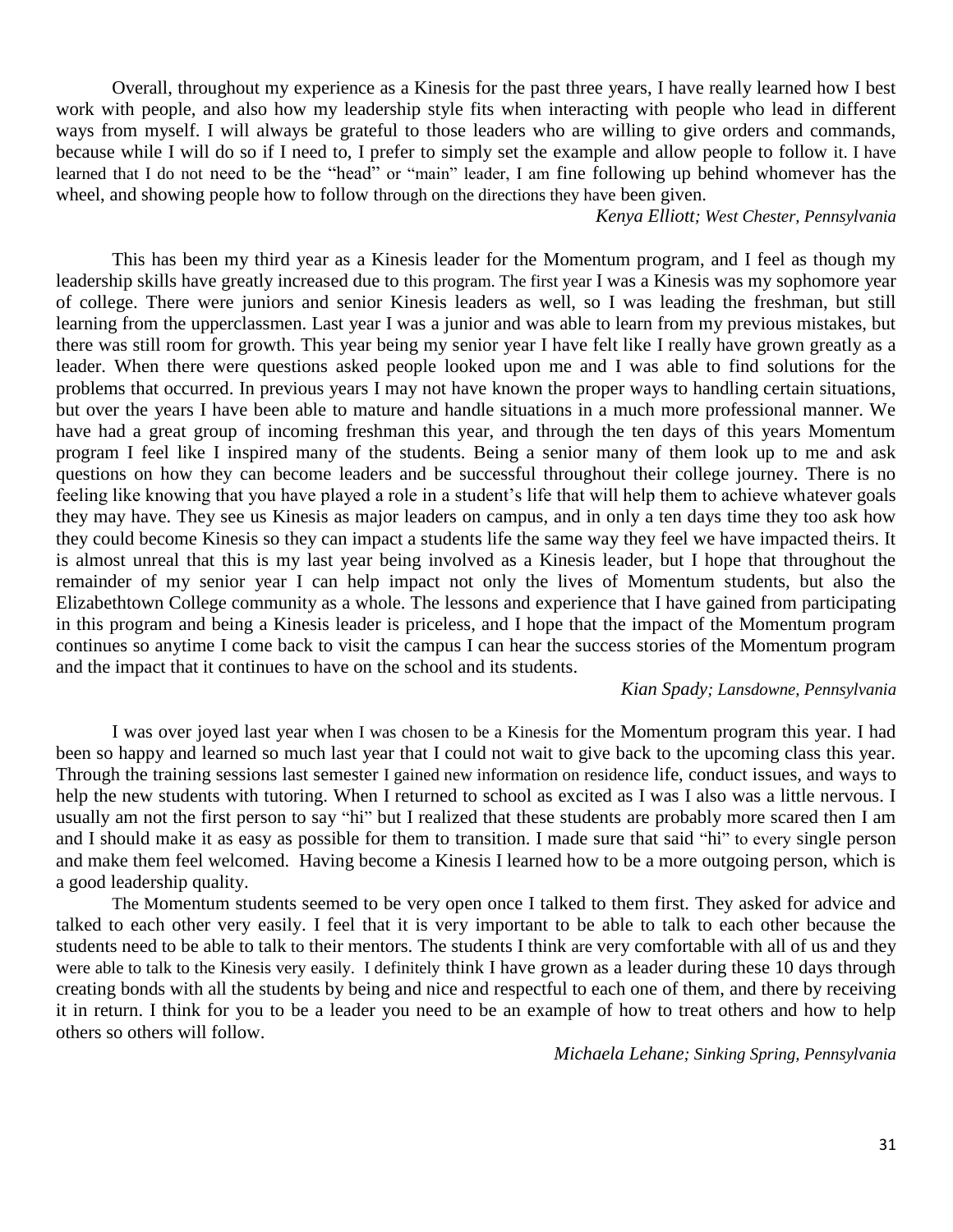Imagine, inspire, impact. It is not just a motto for the Momentum program  $-$  it is something we as Kinesis embody as we help the first-year Momentum students. We give the students the power to imagine a brighter future, inspire others in their quest to fulfill it, and to leave a lasting impact through their actions as a part of Elizabethtown College and beyond. In our efforts, Kinesis advisors realize our own imaginations, inspirations, and the impacts we can leave as leaders on campus.

Kinesis is, literally, the force behind Momentum. We give the students support; we set an example as we sat among them as a part of the various sessions and meals throughout the day. I met new students each day – I got to know each of them individually and learn how their experiences have shaped their lives and personalities. I improved my skills in interacting with people, from the students' parents as we showed them to their residence halls, to the faculty we sat with at dinner on the first evening of the program, to the students as the Momentum students and Kinesis grew together to form a cohesive group. As upperclassmen, the Kinesis advisors know Etown. We can answer questions about courses, professors, student groups and events on campus. In cases such as this, leadership comes in the form of experience and knowledge.

Several of the new Kinesis advisors looked to me for assistance and guidance at times, as one who had been through the program as a Kinesis before. If they were unfamiliar with an aspect of Elizabethtown College, I could help them answer questions or direct the Momentum students. I became a leader not only among the first-year students who I advise, but also among my co-workers.

Last year, as a Kinesis for the program throughout the remainder of the year, I was also able to lead students as an advisor during our weekly meetings. I helped them to keep track of their grades and schedules, and I directed them to places where they could receive assistance if needed, such as Residence Life or Learning Services. I also had the opportunity to lead as a member of the Liberal Arts Living Learning Community, of which many of the students of Momentum were also members. I was a role model when I participated in Fantabulous Fridays and went on a service trip to clean up the Appalachian Trail. I spent last year being more a leader than I had ever done previously in my life. It was rewarding to see my efforts reflected in the success of the students to which I was assigned as advisor.

The Momentum Program has changed me as a leader. I advise. I support. I participate. I communicate. Each semester, I witness myself growing and changing to become a more open person, with more ability to lead groups of people while cultivating my own balance of quiet guidance and overt leadership.

#### *Shanise Marshall; Red Lion, Pennsylvania*

Mahatma Gandhi, Winston Churchill, Martin Luther King Jr., Nelson Mandela, and George Washington were all great leaders of their time. Growing up I have always admired these and others whom I have read about in history books or learned about in class. As a child I dreamed of the day that my name would be alongside theirs. The past ten days have taught me that you can be a great leader and have a positive impact on society even if your name is not an intricate part of history.

Being a leader means something different to everyone. Some define a leader by the number of followers they have and others view it as a means of telling others what to do. Being a part of Kinesis has helped to concrete my own ideas about being a leader. I have learned that true leadership is about more than what you can influence, it is about who you can influence. I want to be able to make a positive impact on the lives of others and being a Kinesis has allowed me to start on the track to success.

All great leaders need confidence in themselves and what they are doing. Being a Kinesis has helped me to develop this trait because I knew that I could help the Momentum Students in their transition from high school to college. Leaders must also have commitment to their cause. Although the Momentum Program may not seem like a grand cause to many, it is to me. I believe in the program and am committed to not only making it the best that it can be, but I am also committed to making the Momentum students the best versions of themselves that they can be. I want them to know that no matter what happens they can always come to me with their problems, concerns, or questions.

I have had the chance to get to know forty-one absolutely amazing and inspiring young adults this past week. I want to be able to help them in their journey to become productive citizens. To me helping those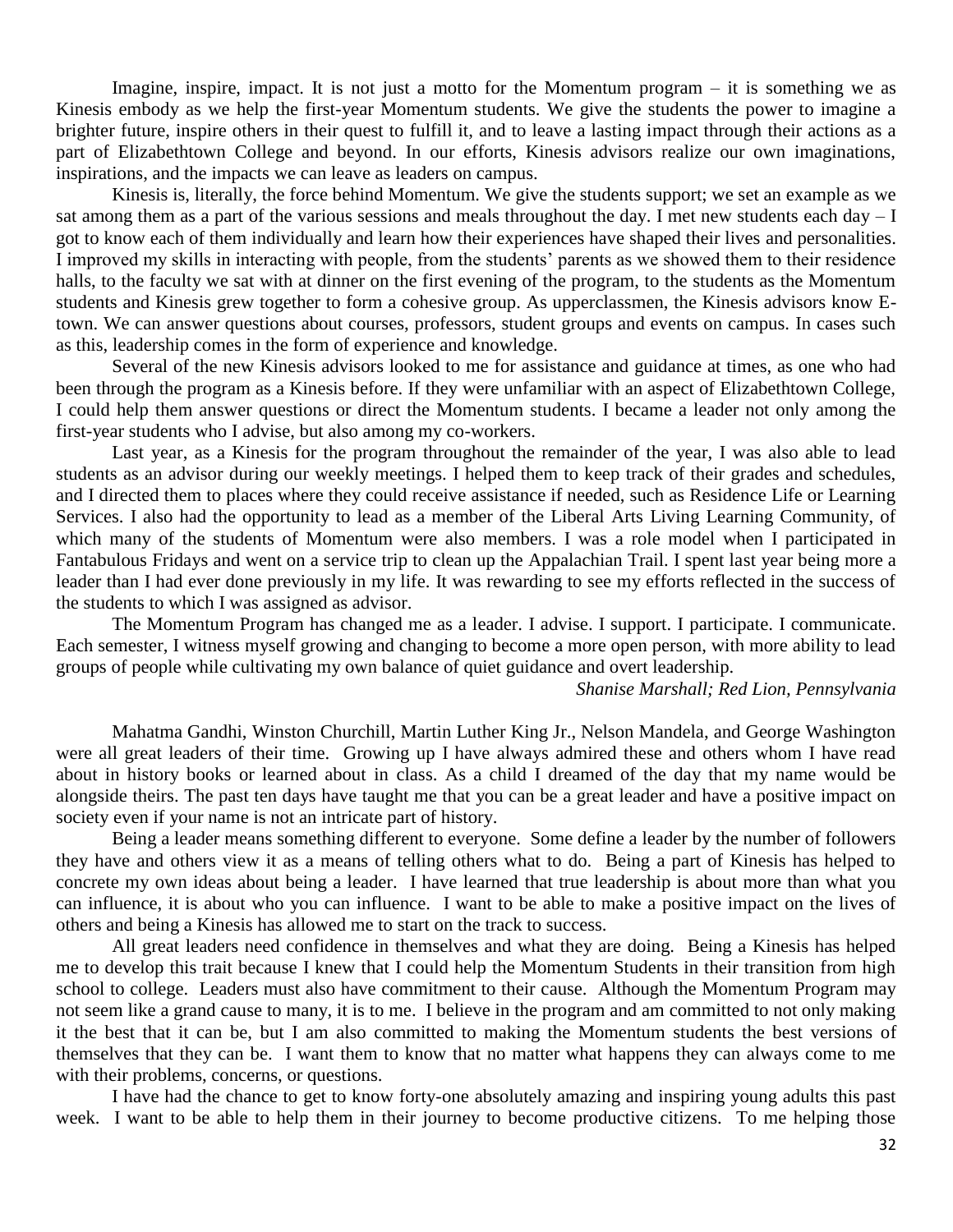around me to grow up to be leaders themselves is the most important part of being a leader. Being a Kinesis for the Momentum Program has given me the opportunity to develop as a leader and grow as a person.

*Zoey Lee; Mechanicsburg, Pennsylvania*

Throughout the first ten days of Momentum, first year students begin to develop new friendships and a better understanding of their place at Elizabethtown College. While mentoring the first year students, the Kinesis leaders significantly develop stronger leadership skills. Kinesis leaders are required to look after the Momentum students, but more importantly, we are charged with the task of being role models. As discussed in Jenifer Besse's Socratic Dialogue sessions, a role model can fit into many different categories, but every role model can positively affect someone's life. In the attempt to become a proper role model, it was necessary to show strong leadership skills through my verbal and physical actions. My leadership skills were tested in multiple ways, whether it was escorting the students through the crowded streets of Philadelphia, or just simply making sure the Momentum schedule was followed smoothly. The Momentum students were quick to cooperate with the Kinesis leaders, but it was still difficult keeping track of over forty students.

I was inspired by watching the students open up and create new friendships over the course of the ten days. This has been my third year in the Momentum program, and watching the students made me reflect on my previous years in the program. I arrived on campus like a typical freshmen; confused and nervous. I had no idea if I had picked the right major, or even the right school. The Momentum program not only provided me with the necessary comfort and support, but allowed me to create lasting friendships. I applied to be a Kinesis leader because the Momentum program had given me so much and I wanted a chance to give back to the program. Momentum has a goal and a message that it seeks to achieve year after year that I feel a strong connection with. To me it is also the culmination of all the small things that I experience with the new students that keeps me coming back to mentor the next group. I knew I held a position of leadership in the Momentum program this year, and was not just simply going through the program for a third time.

The ten days of Momentum ended as freshmen orientation began. Although the large Momentum cohort had been split and students were forced to go separate ways, the friendships and bonds remained. As I walk through campus I am thrilled to see groups of Momentum students hanging out and spending time together. I have talked to many of the Momentum students in the past few days and each student has been so thankful for their experience in the Momentum program. I can only hope that I played a positive role and helped to enrich their experience here at Elizabethtown College. I am extremely thankful for the Momentum program, Momentum students, and Professor Benowitz for giving me the opportunity to strengthen my leadership skills.

*Luke Yanek; Schuylkill Haven, Pennsylvania*

These past ten days of being a Kinesis member in the Momentum program helped me grow tremendously as a leader. Before becoming a part of Kinesis, I did not hold a leadership role on campus simply because I thought I did not have what it takes to be a leader because I am somewhat of a quiet person. Being a part of Kinesis helped me realize that a leader has more qualities then just being loud and assertive. A leader is a person that can communicate well with others, help people feel more comfortable, get what needs to be done on time, and handle a situation efficiently when things are not going as planned.

Being a part of Kinesis aided me in developing as a leader since the first day of the Momentum program when the students moved in. I got the opportunity to meet many interesting first year students and their parents as I helped them move into their dorms. It felt rewarding being able to answer questions that the parents and students had because both the parents and students seemed more at ease once their questions were answered. I also enjoyed getting to know the Momentum students one on one when the sessions began and all of the Kinesis dispersed amongst the group of students. Each student was unique and had something different and interesting to bring to the table.

These past ten days have been a learning experience for me that helped me grow as a person even though I was on the other end of the spectrum this year. Instead of being a Momentum student, I was now a Kinesis leader. This experience has motivated me to take on more leadership roles on campus because I am now